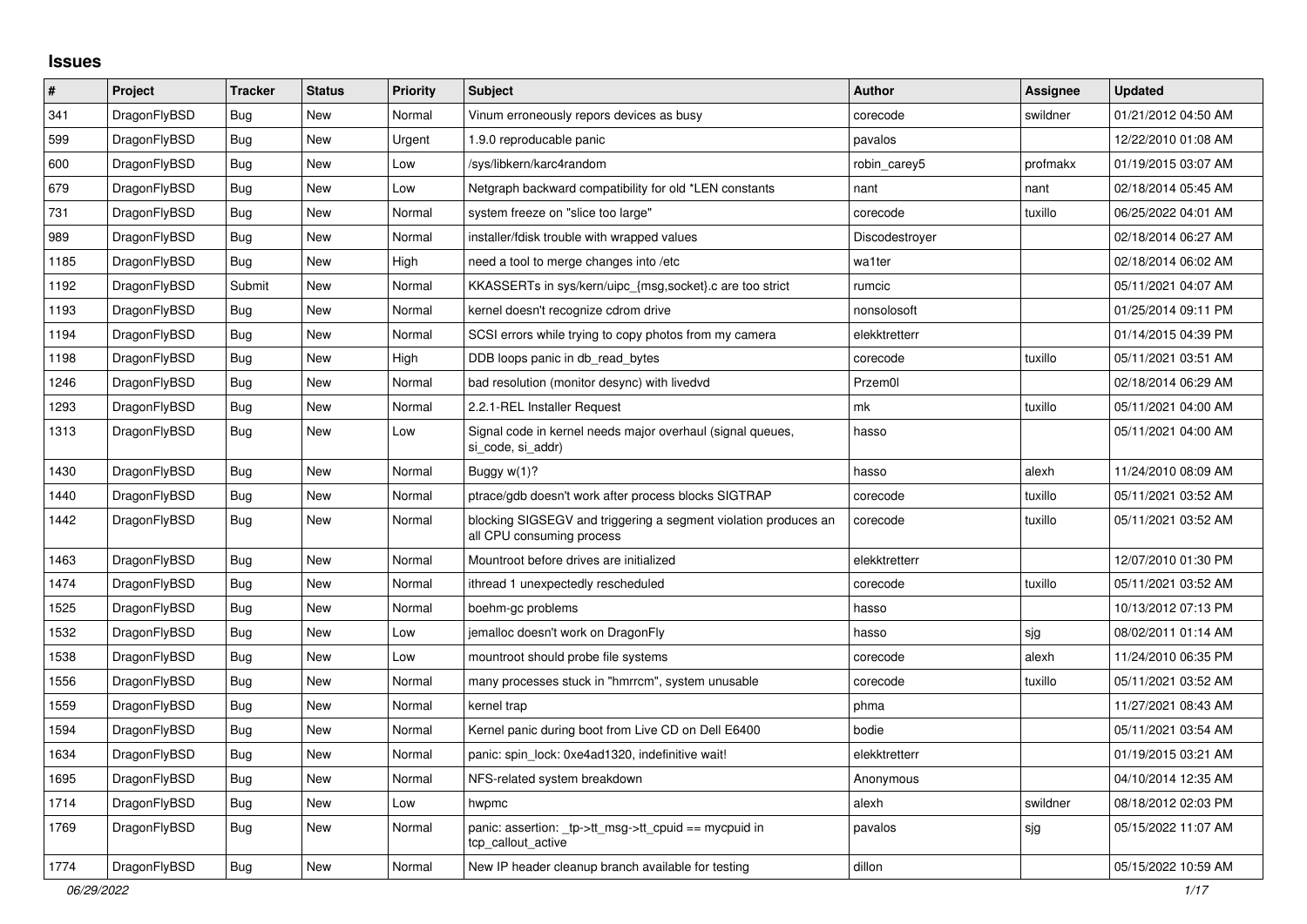| $\vert$ # | Project      | <b>Tracker</b> | <b>Status</b> | <b>Priority</b> | Subject                                                                                                                                                                                           | Author             | Assignee | <b>Updated</b>      |
|-----------|--------------|----------------|---------------|-----------------|---------------------------------------------------------------------------------------------------------------------------------------------------------------------------------------------------|--------------------|----------|---------------------|
| 1786      | DragonFlyBSD | Bug            | <b>New</b>    | Normal          | Calling NULL function pointer initiates panic loop                                                                                                                                                | sjg                |          | 10/11/2010 05:28 PM |
| 1818      | DragonFlyBSD | Bug            | <b>New</b>    | Normal          | panic: Bad tailg NEXT (kqueue issue ?)                                                                                                                                                            | ftigeot            |          | 05/15/2022 11:40 AM |
| 1826      | DragonFlyBSD | Bug            | <b>New</b>    | Normal          | panic during boot: assertion so->so_port  in tcp_input                                                                                                                                            | ftigeot            |          | 05/15/2022 11:05 AM |
| 1836      | DragonFlyBSD | Bug            | <b>New</b>    | Normal          | Incorrect TCP checksum show up in tcpdump                                                                                                                                                         | robgar1            |          | 05/15/2022 11:22 AM |
| 1850      | DragonFlyBSD | Bug            | <b>New</b>    | Normal          | volume-add on hammer root fs panic                                                                                                                                                                | Johannes.Hofmann   |          | 04/18/2019 04:27 AM |
| 1861      | DragonFlyBSD | <b>Bug</b>     | New           | Normal          | panic via kprintf (lockmgr called in a hard section)                                                                                                                                              | vsrinivas          |          | 10/11/2010 12:56 AM |
| 1867      | DragonFlyBSD | Bug            | <b>New</b>    | Normal          | it(4) motherboard and fan problems                                                                                                                                                                | tuxillo            |          | 07/08/2011 10:48 AM |
| 1873      | DragonFlyBSD | <b>Bug</b>     | <b>New</b>    | Normal          | Panic upon usb mouse detach and reattaching                                                                                                                                                       | rumcic             |          | 02/01/2011 09:53 AM |
| 1874      | DragonFlyBSD | Bug            | New           | Normal          | mpd listening on all IPs, accepting only on one                                                                                                                                                   | rumcic             |          | 05/08/2011 01:01 PM |
| 1876      | DragonFlyBSD | Bug            | <b>New</b>    | Normal          | devfs in jail + logging out from console(ttyv1+) -> panic                                                                                                                                         | qhwt.dfly          | tuxillo  | 05/31/2022 03:24 PM |
| 1877      | DragonFlyBSD | <b>Bug</b>     | New           | Normal          | Freeze during 1st hammer cleanup after new install                                                                                                                                                | elekktretterr      |          | 05/15/2022 11:43 AM |
| 1882      | DragonFlyBSD | Bug            | <b>New</b>    | Low             | Idea for handling new USB vendor/device codes                                                                                                                                                     | bmk                |          | 10/20/2010 12:15 PM |
| 1884      | DragonFlyBSD | Bug            | New           | Normal          | System completely freezes while listening music (devbuf: malloc<br>limit exceeded)                                                                                                                | shamaz             |          | 01/24/2011 05:00 PM |
| 1899      | DragonFlyBSD | Bug            | <b>New</b>    | Normal          | Keyboard doesn't work                                                                                                                                                                             | fransm             |          | 05/15/2022 03:32 PM |
| 1907      | DragonFlyBSD | <b>Bug</b>     | <b>New</b>    | Normal          | Hammer crash in hammer flusher flush()                                                                                                                                                            | swildner           |          | 11/11/2010 05:07 AM |
| 1913      | DragonFlyBSD | Bug            | New           | Normal          | panic: assertion: ip->flush state != HAMMER FST FLUSH in<br>hammer flush inode core                                                                                                               | swildner           |          | 11/20/2010 05:27 PM |
| 1916      | DragonFlyBSD | <b>Bug</b>     | <b>New</b>    | Normal          | Constant crashes on x86 64 with UFS                                                                                                                                                               | lentferj           |          | 11/21/2010 07:40 PM |
| 1917      | DragonFlyBSD | Bug            | New           | Normal          | panic: assertion: (RB_EMPTY(&ip->rec_tree) && (ip->flags &<br>HAMMER INODE_XDIRTY) == 0)    (!RB_EMPTY(&ip->rec_tree)<br>&& (ip->flags & HAMMER_INODE_XDIRTY) != 0) in<br>hammer_flush_inode_done | qhwt.dfly          |          | 11/24/2010 03:23 AM |
| 1920      | DragonFlyBSD | <b>Bug</b>     | <b>New</b>    | High            | system hangs                                                                                                                                                                                      | zhtw               |          | 11/22/2010 08:59 AM |
| 1923      | DragonFlyBSD | Bug            | <b>New</b>    | Normal          | Abysmal NFS performance with IPv6                                                                                                                                                                 | ftigeot            |          | 12/05/2010 09:34 PM |
| 1935      | DragonFlyBSD | Bug            | <b>New</b>    | Normal          | mouse does not work after switching between x and console                                                                                                                                         | shamaz             |          | 12/13/2010 10:06 AM |
| 1939      | DragonFlyBSD | Bug            | <b>New</b>    | Normal          | Panic on nightly build and stress test box                                                                                                                                                        | lentferj           |          | 12/18/2010 08:41 AM |
| 1941      | DragonFlyBSD | Bug            | <b>New</b>    | Normal          | wlan config crash                                                                                                                                                                                 | abandon.every.hope |          | 12/24/2010 07:54 PM |
| 1942      | DragonFlyBSD | <b>Bug</b>     | <b>New</b>    | Normal          | locking against myself in getcacheblk()?                                                                                                                                                          | qhwt.dfly          |          | 05/31/2022 02:15 PM |
| 1943      | DragonFlyBSD | Bug            | New           | Normal          | hammer assertion panic                                                                                                                                                                            | peter              |          | 12/27/2010 12:45 AM |
| 1944      | DragonFlyBSD | <b>Bug</b>     | New           | Normal          | panic: backing object 0xdea7b258 was somehow re-referenced<br>during collapse!                                                                                                                    | sepherosa          |          | 12/27/2010 02:06 AM |
| 1946      | DragonFlyBSD | <b>Bug</b>     | New           | Normal          | ieee80211 panic                                                                                                                                                                                   | pavalos            | josepht  | 01/27/2011 06:00 PM |
| 1947      | DragonFlyBSD | Bug            | New           | Low             | GA-880GM-UD2H (rev. 1.3) AHCI fails to detect disks at the end of<br>the RAID controller                                                                                                          | eocallaghan        |          | 11/27/2021 08:46 AM |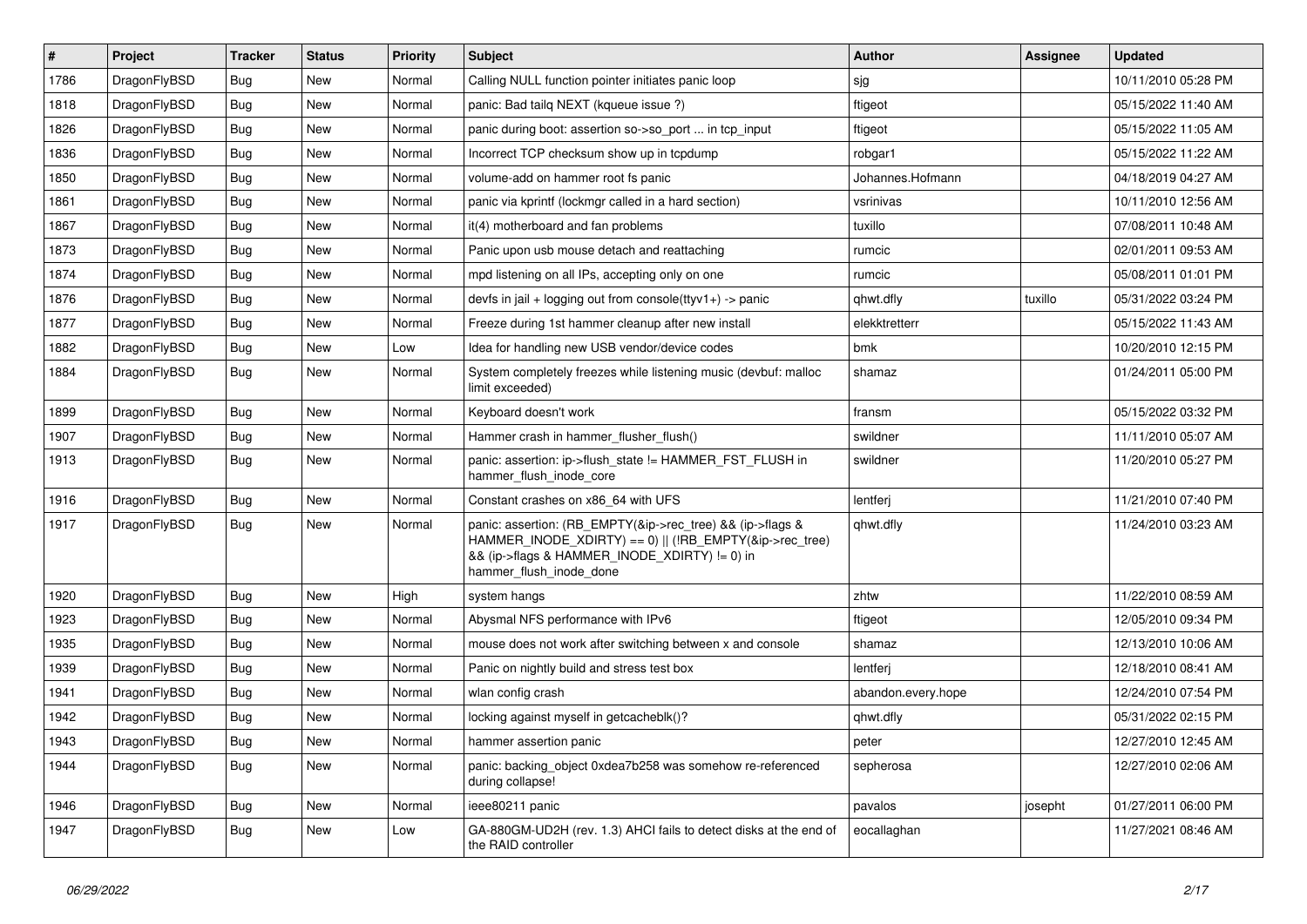| $\sharp$ | Project      | <b>Tracker</b> | <b>Status</b> | <b>Priority</b> | Subject                                                                                    | <b>Author</b>     | Assignee | <b>Updated</b>      |
|----------|--------------|----------------|---------------|-----------------|--------------------------------------------------------------------------------------------|-------------------|----------|---------------------|
| 1949     | DragonFlyBSD | <b>Bug</b>     | New           | Normal          | iwn panic                                                                                  | pavalos           |          | 01/30/2011 03:21 AM |
| 1951     | DragonFlyBSD | Bug            | <b>New</b>    | Normal          | dma_timeouts at phyaddr on a good hdd                                                      | peur.neu          |          | 01/04/2011 07:12 AM |
| 1959     | DragonFlyBSD | <b>Bug</b>     | New           | Normal          | DFBSD v2.9.1.422.gc98f2 - Panic during boot - IPv6 and PF                                  | tuxillo           |          | 01/13/2011 03:37 AM |
| 1961     | DragonFlyBSD | <b>Bug</b>     | <b>New</b>    | Normal          | Can't create dump from DDB                                                                 | shamaz            |          | 01/29/2011 09:02 PM |
| 1964     | DragonFlyBSD | Bug            | <b>New</b>    | Normal          | iwn (panic assertion : wlan assert serialized)                                             | sjmm.ptr          | josepht  | 02/01/2011 12:57 PM |
| 1969     | DragonFlyBSD | <b>Bug</b>     | <b>New</b>    | Normal          | pf-related network problem                                                                 | pavalos           | lentferj | 02/01/2011 06:57 PM |
| 1975     | DragonFlyBSD | <b>Bug</b>     | New           | Normal          | Applications seg fault in select() and poll()                                              | rumcic            |          | 05/31/2022 02:58 PM |
| 1982     | DragonFlyBSD | <b>Bug</b>     | <b>New</b>    | Low             | There is no linuxulator on x86-64                                                          | herrgard          |          | 05/31/2022 02:25 PM |
| 1984     | DragonFlyBSD | <b>Bug</b>     | New           | Normal          | hammer mount fails after crash - HAMMER: FIFO record bad head<br>signature                 | thomas.nikolajsen |          | 03/08/2011 06:57 PM |
| 1990     | DragonFlyBSD | Bug            | <b>New</b>    | Normal          | /mnt too large to mount                                                                    | peur.neu          |          | 02/16/2011 11:24 PM |
| 2004     | DragonFlyBSD | <b>Bug</b>     | New           | Normal          | LWKT WAIT IPIQ panic                                                                       | steve             |          | 03/08/2011 05:46 PM |
| 2008     | DragonFlyBSD | <b>Bug</b>     | New           | Normal          | lwkt setcpu remote: td->td flags 00800621 console flood                                    | pavalos           |          | 03/06/2011 09:37 PM |
| 2020     | DragonFlyBSD | <b>Bug</b>     | <b>New</b>    | Low             | Port brcm80211 driver from Linux to DragonFly BSD                                          | studer            |          | 03/05/2011 10:54 PM |
| 2042     | DragonFlyBSD | <b>Bug</b>     | New           | Normal          | kernel panic, when run boot0cfg                                                            | sepherosa         |          | 05/31/2022 03:01 PM |
| 2045     | DragonFlyBSD | <b>Bug</b>     | <b>New</b>    | Normal          | ral(4): Fatal trap 12: page fault while in kernel mode (two panics)                        | herrgard          |          | 11/03/2011 05:34 PM |
| 2048     | DragonFlyBSD | <b>Bug</b>     | New           | Normal          | panic: ffs_sync: rofs mod                                                                  | pavalos           |          | 04/12/2011 05:45 AM |
| 2051     | DragonFlyBSD | <b>Bug</b>     | <b>New</b>    | Normal          | No ipv6 lan route entry created on 2.10                                                    | ftigeot           |          | 04/21/2011 10:37 AM |
| 2052     | DragonFlyBSD | <b>Bug</b>     | <b>New</b>    | Normal          | Kernel panic: CPU APIC ID out of range                                                     | Anonymous         |          | 05/02/2011 11:06 AM |
| 2055     | DragonFlyBSD | <b>Bug</b>     | <b>New</b>    | Normal          | $ssh + IPV6 + bridge \Rightarrow connection freezes$                                       | steve             |          | 04/24/2011 07:13 PM |
| 2061     | DragonFlyBSD | <b>Bug</b>     | <b>New</b>    | Normal          | USB keyboard boot panic                                                                    | sjg               |          | 05/04/2012 12:20 AM |
| 2067     | DragonFlyBSD | <b>Bug</b>     | New           | Normal          | sound/pcm: "play interrupt timeout, channel dead"                                          | matthiasr         |          | 05/11/2021 03:55 AM |
| 2071     | DragonFlyBSD | Bug            | New           | High            | Panic on assertion: (int)(flg->seq - seq) > 0 in hammer_flusher_flush<br>after inode error | vsrinivas         |          | 06/12/2011 07:59 AM |
| 2072     | DragonFlyBSD | Bug            | New           | Normal          | Fatal trap 12: stopped at lwkt_send_ipiq3                                                  | rumcic            |          | 05/17/2011 04:12 AM |
| 2075     | DragonFlyBSD | <b>Bug</b>     | New           | Normal          | pflogd on x86_64                                                                           | fanch             |          | 05/16/2011 04:04 PM |
| 2077     | DragonFlyBSD | <b>Bug</b>     | <b>New</b>    | Normal          | USB devices conflicting                                                                    | srussell          |          | 05/17/2011 05:12 PM |
| 2078     | DragonFlyBSD | Bug            | New           | Normal          | DFBSD i386 v2.11.0.201.g3ed2f - Panic during installworld into a<br>vn0 device             | tuxillo           |          | 05/19/2011 07:50 PM |
| 2080     | DragonFlyBSD | Bug            | New           | Normal          | panic: lockmgr thrd sleep: called from interrupt, ipi, or hard code<br>section             | rumcic            |          | 05/30/2011 05:06 PM |
| 2082     | DragonFlyBSD | Bug            | <b>New</b>    | Normal          | dfbsd 2.10.1 amd64 - mc port build error with 'bmake bin-install'                          | sun-doctor        |          | 05/25/2011 07:18 PM |
| 2084     | DragonFlyBSD | <b>Bug</b>     | New           | Normal          | DFBSD v2.11.0.242.g4d317 - panic: zone: entry not free                                     | tuxillo           |          | 07/03/2012 01:23 AM |
| 2085     | DragonFlyBSD | Bug            | New           | Normal          | panic: assertion: (m->flags & PG_MAPPED) == 0 in<br>vm_page_free_toq                       | vsrinivas         |          | 06/10/2011 07:48 AM |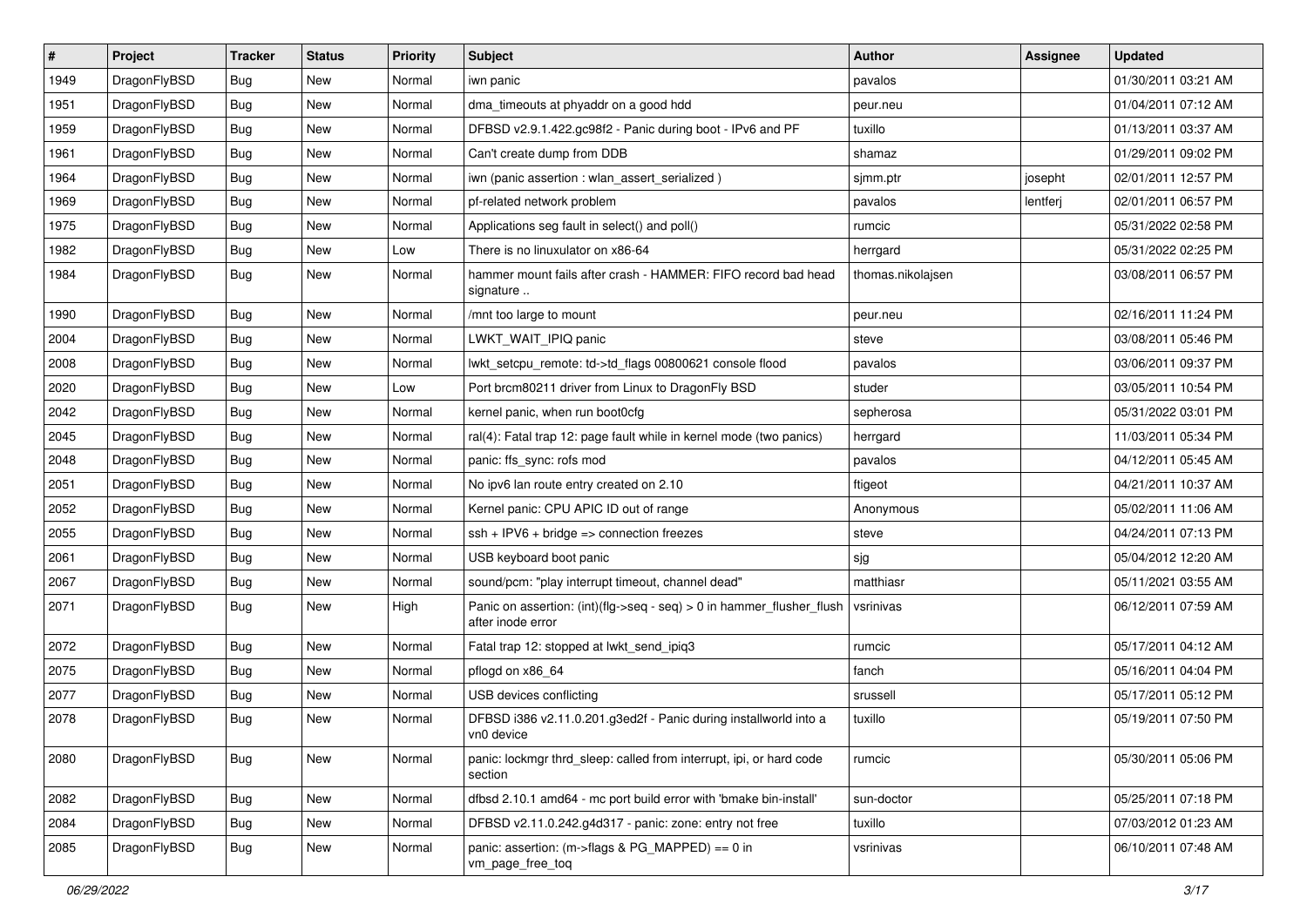| $\vert$ # | Project      | <b>Tracker</b> | <b>Status</b> | <b>Priority</b> | <b>Subject</b>                                                                          | Author        | Assignee  | <b>Updated</b>      |
|-----------|--------------|----------------|---------------|-----------------|-----------------------------------------------------------------------------------------|---------------|-----------|---------------------|
| 2092      | DragonFlyBSD | <b>Bug</b>     | New           | Normal          | Panic: Bad link elm 0x next->prev != elm                                                | masterblaster | dillon    | 12/04/2011 12:49 PM |
| 2094      | DragonFlyBSD | <b>Bug</b>     | <b>New</b>    | Normal          | Segfault when gdb printing backtrace from core dump                                     | greenrd       |           | 06/25/2011 04:14 PM |
| 2095      | DragonFlyBSD | Bug            | New           | Low             | Running installer post-install: Unsupported DFUI transport "                            | greenrd       |           | 06/26/2011 09:20 AM |
| 2098      | DragonFlyBSD | Submit         | New           | Normal          | [PATCH] correct ath man page example<br>(/usr/src/share/man/man4/ath.4)                 | nobody        |           | 11/15/2011 12:27 AM |
| 2099      | DragonFlyBSD | <b>Bug</b>     | New           | Normal          | page fault panic in vm system                                                           | pavalos       |           | 07/10/2011 08:51 AM |
| 2104      | DragonFlyBSD | Bug            | <b>New</b>    | Normal          | network configuration seg. fault on install CD                                          | navratil      |           | 07/26/2011 07:55 AM |
| 2107      | DragonFlyBSD | <b>Bug</b>     | New           | Normal          | 2.10.1 sata dvd drive issue                                                             | ausppc        |           | 07/31/2011 08:41 PM |
| 2113      | DragonFlyBSD | Bug            | <b>New</b>    | Normal          | nmalloc threaded program fork leak                                                      | vsrinivas     | vsrinivas | 08/11/2011 07:25 PM |
| 2115      | DragonFlyBSD | <b>Bug</b>     | <b>New</b>    | Normal          | [msk] system freeze after receive some paquet                                           | bsdsx         |           | 08/22/2011 10:22 AM |
| 2117      | DragonFlyBSD | <b>Bug</b>     | New           | High            | ACPI and/or bce(4) problem with 2.11.0.673.g0d557 on HP DL380<br>G6                     | pauska        |           | 08/22/2011 10:15 AM |
| 2122      | DragonFlyBSD | Submit         | <b>New</b>    | Normal          | [Review] Fixes to the VFS layer                                                         | ftigeot       |           | 05/31/2022 03:25 PM |
| 2123      | DragonFlyBSD | Bug            | New           | Normal          | hammer is losing files                                                                  | schmir        |           | 08/30/2011 07:56 PM |
| 2124      | DragonFlyBSD | Bug            | <b>New</b>    | Normal          | getty repeating too quickly on port /dev/ttyv0                                          | sgeorge.ml    |           | 09/01/2011 04:28 AM |
| 2125      | DragonFlyBSD | <b>Bug</b>     | New           | Normal          | Weird garbage in dmesg                                                                  | herrgard      |           | 08/30/2011 08:04 PM |
| 2129      | DragonFlyBSD | <b>Bug</b>     | <b>New</b>    | Normal          | DFBSD v2.11.0.661.gf9438 i386 - panic: lockmgr thrd_sleep                               | tuxillo       |           | 09/05/2011 09:49 AM |
| 2136      | DragonFlyBSD | Bug            | <b>New</b>    | Normal          | socketpair() doesn't free file descriptors on copyout failure                           | vsrinivas     |           | 04/05/2013 09:13 AM |
| 2138      | DragonFlyBSD | <b>Bug</b>     | New           | Normal          | > 100% CPU usage                                                                        | robin.carey1  |           | 09/26/2011 12:20 PM |
| 2140      | DragonFlyBSD | Bug            | <b>New</b>    | High            | hammer_io_delallocate panic with 'duplicate entry' message                              | ttw           |           | 10/07/2011 12:22 PM |
| 2141      | DragonFlyBSD | <b>Bug</b>     | New           | Urgent          | loader and/or documentation broken                                                      | sjg           |           | 01/20/2012 10:51 AM |
| 2153      | DragonFlyBSD | <b>Bug</b>     | <b>New</b>    | Normal          | Too many unuseful warnings at boot                                                      | juanfra684    |           | 10/18/2011 10:16 PM |
| 2154      | DragonFlyBSD | <b>Bug</b>     | <b>New</b>    | Normal          | vkernel copyout() doesn't return EFAULT on error                                        | vsrinivas     |           | 10/20/2011 03:53 AM |
| 2158      | DragonFlyBSD | <b>Bug</b>     | <b>New</b>    | Normal          | iwn panics with assertion on boot.                                                      | eocallaghan   |           | 10/24/2011 04:13 PM |
| 2161      | DragonFlyBSD | Bug            | New           | Normal          | Outdated xorg.conf file gets installed into etc and screws up mouse                     | eocallaghan   |           | 10/27/2011 01:51 PM |
| 2164      | DragonFlyBSD | <b>Bug</b>     | <b>New</b>    | Normal          | panic on reboot from usb.                                                               | eocallaghan   |           | 10/27/2011 09:29 AM |
| 2166      | DragonFlyBSD | Bug            | New           | Normal          | DFBSD v2.13.0.109.g05b9d - Strange lockups                                              | tuxillo       |           | 10/29/2011 11:20 AM |
| 2167      | DragonFlyBSD | Bug            | <b>New</b>    | Normal          | shutdown/reboot fails after uptime msg                                                  | marino        |           | 11/28/2011 03:01 AM |
| 2171      | DragonFlyBSD | Bug            | New           | Normal          | DFBSD v2.13.0.151.gdc8442 - panic: assertion "(*ptep &<br>$(PG MANAGED PG V)) == PG V"$ | tuxillo       |           | 11/04/2011 05:06 PM |
| 2182      | DragonFlyBSD | <b>Bug</b>     | New           | Normal          | if_msk PHY FIFO underrun/overflow                                                       | nonsolosoft   |           | 09/03/2012 06:39 AM |
| 2199      | DragonFlyBSD | <b>Bug</b>     | New           | Normal          | screen segfaults if utmpx isn't present                                                 | pavalos       |           | 11/15/2011 10:52 PM |
| 2210      | DragonFlyBSD | Bug            | New           | Normal          | Bugtracker cannot assign default project for new users                                  | ahuete.devel  |           | 11/17/2011 11:30 AM |
| 2224      | DragonFlyBSD | Bug            | New           | Normal          | v2.13.0.291.gaa7ec - Panic on fq while installing world                                 | tuxillo       |           | 11/18/2011 01:40 AM |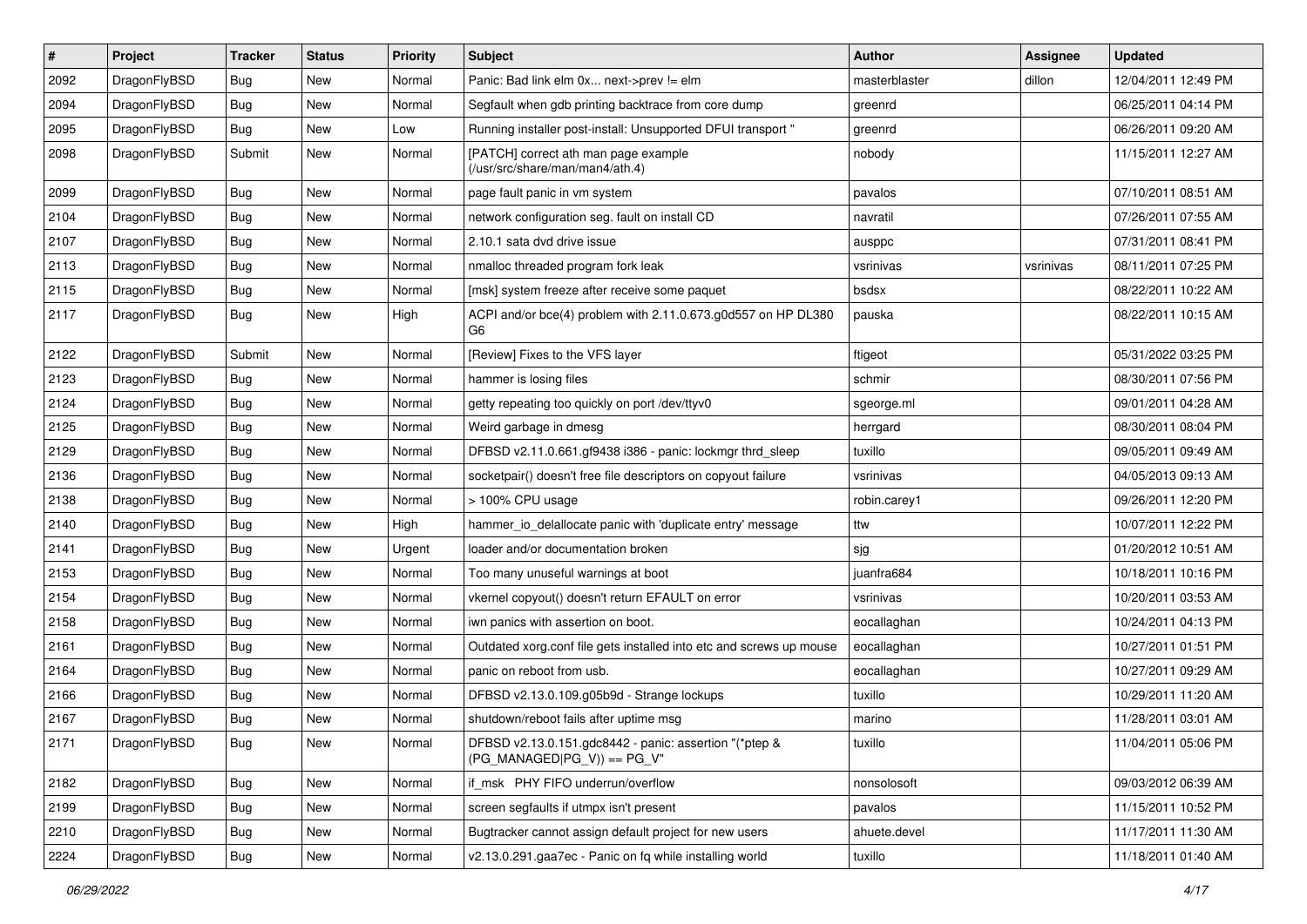| #    | Project      | <b>Tracker</b> | <b>Status</b> | <b>Priority</b> | Subject                                                                                                    | <b>Author</b> | Assignee  | <b>Updated</b>      |
|------|--------------|----------------|---------------|-----------------|------------------------------------------------------------------------------------------------------------|---------------|-----------|---------------------|
| 2245 | DragonFlyBSD | Bug            | New           | Normal          | panic: assertion "ref < &td->td_toks_end" failed in lwkt_gettoken at<br>/usr/src/sys/kern/lwkt_token.c:588 | juanfra684    |           | 11/22/2011 07:41 PM |
| 2248 | DragonFlyBSD | <b>Bug</b>     | <b>New</b>    | Normal          | sysctl panic                                                                                               | pavalos       |           | 11/23/2011 06:23 PM |
| 2250 | DragonFlyBSD | <b>Bug</b>     | New           | Normal          | Kernel panic                                                                                               | adamk         |           | 11/23/2018 01:10 AM |
| 2252 | DragonFlyBSD | <b>Bug</b>     | <b>New</b>    | Low             | snd hda not useable if loaded via /boot/loader.conf                                                        | xbit          | swildner  | 12/14/2011 12:23 AM |
| 2254 | DragonFlyBSD | <b>Bug</b>     | New           | Normal          | panic: assertion "ref < &td->td toks end" failed in lwkt gettoken at<br>/usr/src/sys/kern/lwkt token.c:588 | eocallaghan   |           | 12/05/2011 10:21 PM |
| 2265 | DragonFlyBSD | Bug            | <b>New</b>    | Normal          | mbsrtowcs does not properly handle invalid mbstate t in ps                                                 | c.turner1     | swildner  | 01/10/2012 07:56 PM |
| 2283 | DragonFlyBSD | <b>Bug</b>     | New           | Normal          | DFBSD DragonFly v2.13.0.957.g4f459 - pmap_release: page<br>should already be gone 0xc27120bc               | tuxillo       |           | 01/23/2012 03:03 AM |
| 2287 | DragonFlyBSD | Bug            | <b>New</b>    | Normal          | HAMMER(ROOT) Illegal UNDO TAIL signature at<br>300000001967c000                                            | y0n3t4n1      |           | 11/07/2018 01:22 AM |
| 2292 | DragonFlyBSD | <b>Bug</b>     | <b>New</b>    | Normal          | re interface with jumbo frames (mtu larger than 1500) hangs after<br>some traffic                          | Anonymous     |           | 01/31/2012 12:11 AM |
| 2297 | DragonFlyBSD | Bug            | <b>New</b>    | Normal          | strange NFS (client) error messages / problems                                                             | Anonymous     |           | 02/19/2012 02:59 PM |
| 2306 | DragonFlyBSD | <b>Bug</b>     | <b>New</b>    | Normal          | a crash starts the kernel debugger in text mode, but just reboots in X                                     | phma          |           | 02/11/2012 08:02 PM |
| 2308 | DragonFlyBSD | <b>Bug</b>     | New           | Normal          | System freeze when unloading snd hda                                                                       | jaydg         |           | 02/19/2012 07:15 AM |
| 2311 | DragonFlyBSD | <b>Bug</b>     | <b>New</b>    | Normal          | Xorg crash having something to do with drm                                                                 | phma          |           | 02/22/2012 09:59 AM |
| 2316 | DragonFlyBSD | <b>Bug</b>     | New           | Normal          | Ungraceful invalid password handling for adding a new user in the<br>installer                             | rune          |           | 04/27/2012 11:23 PM |
| 2319 | DragonFlyBSD | Bug            | <b>New</b>    | Normal          | crypt/passwd forward compat                                                                                | c.turner1     |           | 02/28/2012 12:39 PM |
| 2324 | DragonFlyBSD | Bug            | <b>New</b>    | Normal          | natacotrol support > 2TB not working even after the ftigeot patch                                          | zenny         |           | 03/03/2012 01:00 AM |
| 2329 | DragonFlyBSD | <b>Bug</b>     | New           | Normal          | ibm x3550 & acpi                                                                                           | ano           |           | 06/03/2014 11:37 AM |
| 2331 | DragonFlyBSD | <b>Bug</b>     | New           | Normal          | reading mouse mode from unopen file descriptor hangs mouse<br>driver                                       | phma          |           | 03/14/2012 09:43 AM |
| 2369 | DragonFlyBSD | Bug            | <b>New</b>    | Normal          | panic: Bad link elm 0xffffffe07edf6068 next->prev != elm                                                   | jaydg         |           | 08/15/2012 03:04 AM |
| 2370 | DragonFlyBSD | <b>Bug</b>     | New           | Normal          | panic: ffs valloc: dup alloc                                                                               | marino        | vsrinivas | 02/01/2013 09:28 AM |
| 2371 | DragonFlyBSD | <b>Bug</b>     | New           | Normal          | Timezone problem with America/Sao Paulo                                                                    | raitech       |           | 05/17/2012 01:42 PM |
| 2387 | DragonFlyBSD | <b>Bug</b>     | <b>New</b>    | Normal          | hammer ignores -t during dedup                                                                             | phma          |           | 06/17/2012 12:30 PM |
| 2389 | DragonFlyBSD | Bug            | <b>New</b>    | Normal          | computer crashed while listing processes                                                                   | phma          |           | 06/18/2012 02:49 PM |
| 2403 | DragonFlyBSD | Bug            | <b>New</b>    | Low             | newfs -E doesn't handle /dev/serno device names properly                                                   | ftigeot       |           | 08/17/2012 05:07 AM |
| 2412 | DragonFlyBSD | Bug            | New           | Normal          | wlan0 fails to get address via dhclient                                                                    | nonsolosoft   |           | 08/30/2012 05:55 AM |
| 2416 | DragonFlyBSD | <b>Bug</b>     | New           | Normal          | entry can be removed on mounted nfs filesystem                                                             | ftigeot       | tuxillo   | 06/03/2014 04:40 AM |
| 2421 | DragonFlyBSD | <b>Bug</b>     | New           | High            | Kernel panic: vm_fault: page 0xc0f70000 not busy!                                                          | lentferj      |           | 10/03/2012 08:16 AM |
| 2423 | DragonFlyBSD | <b>Bug</b>     | New           | Urgent          | After multiple panics/locks, hitting KKASSERT in<br>hammer_init_cursor                                     | rumcic        |           | 09/18/2012 02:28 AM |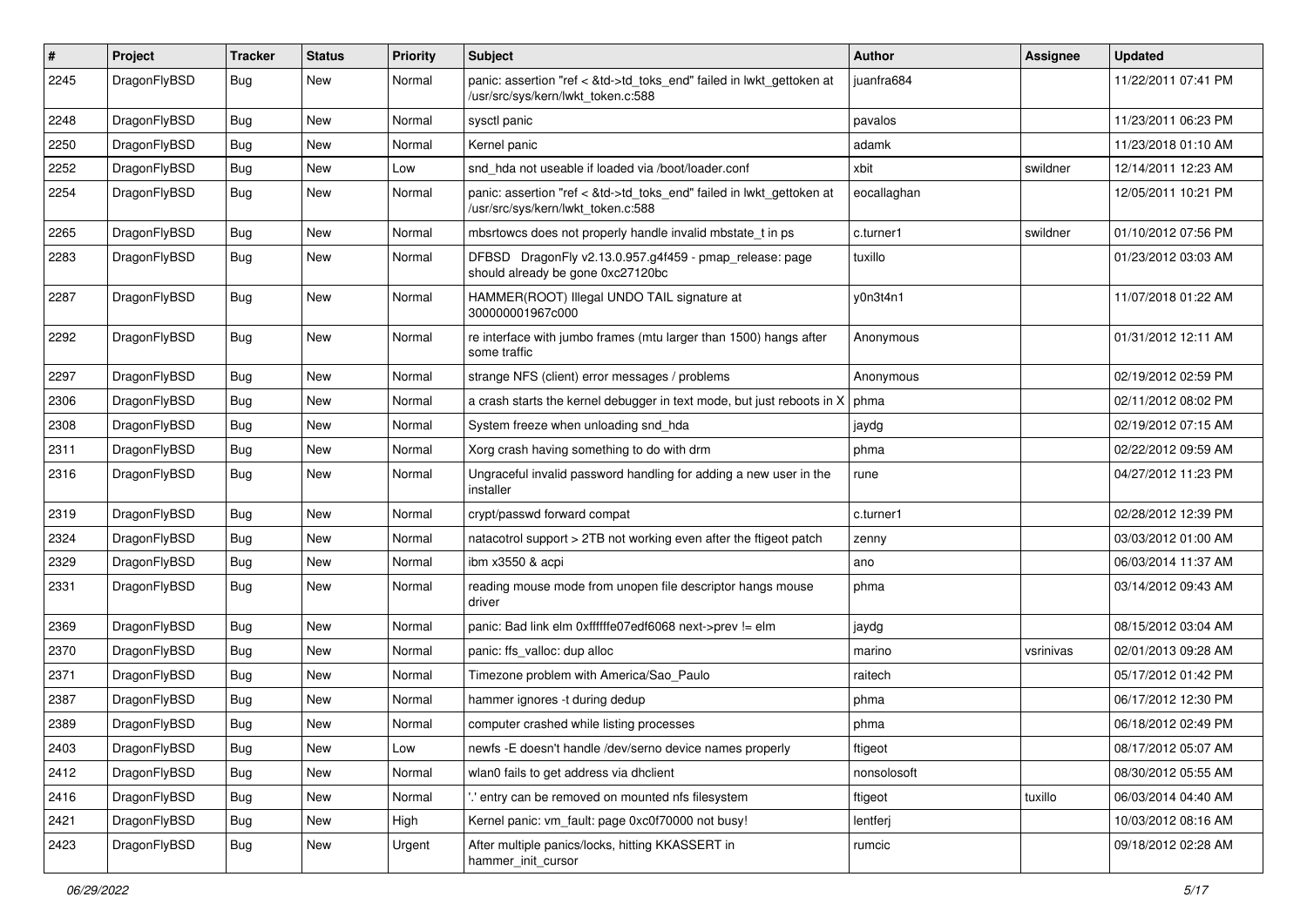| #    | Project      | <b>Tracker</b> | <b>Status</b> | <b>Priority</b> | <b>Subject</b>                                                                                                               | <b>Author</b>     | Assignee  | <b>Updated</b>      |
|------|--------------|----------------|---------------|-----------------|------------------------------------------------------------------------------------------------------------------------------|-------------------|-----------|---------------------|
| 2430 | DragonFlyBSD | Bug            | <b>New</b>    | Normal          | Alternate Password Hash method                                                                                               | robin.carey1      |           | 10/07/2012 06:28 AM |
| 2434 | DragonFlyBSD | <b>Bug</b>     | <b>New</b>    | Normal          | BTX Halted - Boot fails on USB/GUI                                                                                           | lucmv             |           | 10/17/2012 08:12 PM |
| 2436 | DragonFlyBSD | Bug            | New           | Normal          | panic: assertion "lp->lwp_qcpu == dd->cpuid" failed in<br>dfly_acquire_curproc                                               | thomas.nikolajsen |           | 01/23/2013 11:07 AM |
| 2444 | DragonFlyBSD | Bug            | <b>New</b>    | Normal          | Crash during Hammer overnight cleanup                                                                                        | justin            |           | 11/04/2012 07:58 AM |
| 2453 | DragonFlyBSD | <b>Bug</b>     | New           | Normal          | panic: assertion "gd->gd_spinlocks == 0" failed                                                                              | Johannes.Hofmann  |           | 11/12/2012 12:54 PM |
| 2473 | DragonFlyBSD | Bug            | <b>New</b>    | Normal          | Kernel crash when trying to up the wpi0 device (Dfly<br>v3.3.0.758.g47388-DEVELOPMENT)                                       | tomaz             |           | 02/24/2014 08:50 AM |
| 2489 | DragonFlyBSD | Bug            | <b>New</b>    | Normal          | nmalloc doesn't cache VA for allocations > 8KB                                                                               | vsrinivas         |           | 06/10/2014 05:51 AM |
| 2490 | DragonFlyBSD | <b>Bug</b>     | <b>New</b>    | Normal          | nmalloc should color addresses to avoid cache bank conflictsw                                                                | vsrinivas         |           | 06/10/2014 05:51 AM |
| 2493 | DragonFlyBSD | Bug            | <b>New</b>    | Normal          | vidcontrol: invalid video mode name                                                                                          | Svarov            |           | 01/24/2013 09:55 AM |
| 2495 | DragonFlyBSD | <b>Bug</b>     | <b>New</b>    | High            | DFBSD v3.3.0.960.g553fe7 - ocnt != 0" failed in<br>prop_object_release                                                       | tuxillo           |           | 05/31/2022 04:08 PM |
| 2496 | DragonFlyBSD | <b>Bug</b>     | <b>New</b>    | Normal          | NTFS malloc limit exceeded                                                                                                   | plasmob           | tuxillo   | 02/19/2013 08:47 AM |
| 2498 | DragonFlyBSD | Bug            | <b>New</b>    | Normal          | DFBSD v3.2.2-RELEASE - LIST_FIRST(&bp->b_dep) == NULL"<br>failed in vfs_vmio_release                                         | tuxillo           |           | 05/31/2022 04:09 PM |
| 2509 | DragonFlyBSD | Bug            | <b>New</b>    | Normal          | Redefinition of DIRBLKSIZ in restore(8)                                                                                      | swildner          |           | 06/04/2022 04:40 AM |
| 2520 | DragonFlyBSD | Bug            | <b>New</b>    | Normal          | panic: assertion "IS_SERIALIZED((ifp->if_serializer))" failed in<br>if_default_serialize_assert at /usr/src/sys/net/if.c:437 | ano               |           | 03/09/2013 12:14 AM |
| 2526 | DragonFlyBSD | Bug            | New           | Normal          | hammer cleanup doesn't run on first day of DST                                                                               | pavalos           |           | 10/18/2016 05:28 PM |
| 2529 | DragonFlyBSD | Bug            | <b>New</b>    | Low             | Sundance network adapter is not detected and attached                                                                        | kworr             |           | 03/25/2013 02:29 AM |
| 2531 | DragonFlyBSD | <b>Bug</b>     | New           | Normal          | camcontrol fails to disable APM                                                                                              | m.lombardi85      |           | 03/23/2013 12:28 PM |
| 2535 | DragonFlyBSD | Bug            | New           | Normal          | Imap processes apparentlt blocked on disk I/O                                                                                | ftigeot           |           | 04/02/2013 09:31 AM |
| 2544 | DragonFlyBSD | Bug            | New           | Normal          | live DVD system boot (menu option 1) caused db> prompt on<br>PE1950                                                          | estrabd           |           | 05/11/2021 03:54 AM |
| 2547 | DragonFlyBSD | Bug            | <b>New</b>    | High            | crashed while doing a dry run of pkg_rolling-replace                                                                         | phma              |           | 04/18/2013 10:40 PM |
| 2552 | DragonFlyBSD | <b>Bug</b>     | <b>New</b>    | Low             | hammer recovery should indicate progress                                                                                     | phma              |           | 05/03/2013 12:13 AM |
| 2557 | DragonFlyBSD | Bug            | <b>New</b>    | Normal          | stock 3.4.1 kernel halts during booting if dm and dm_target_crypt<br>are loaded and RAID controller is present               | phma              |           | 05/12/2013 10:38 PM |
| 2565 | DragonFlyBSD | <b>Bug</b>     | <b>New</b>    | Normal          | "ifconfig ix0 up" panic                                                                                                      | Itpig402a         |           | 06/03/2013 05:46 AM |
| 2568 | DragonFlyBSD | Bug            | New           | Normal          | AHCI panic                                                                                                                   | josepht           |           | 06/07/2013 05:52 PM |
| 2569 | DragonFlyBSD | <b>Bug</b>     | New           | Normal          | ctime NFS                                                                                                                    | ferney            |           | 08/11/2013 04:35 AM |
| 2577 | DragonFlyBSD | Bug            | New           | Normal          | virtio-blk iops performance is cpu limited on high end devices                                                               | gjs278            | vsrinivas | 08/01/2013 02:28 PM |
| 2585 | DragonFlyBSD | <b>Bug</b>     | New           | Normal          | Dfly 3.4.3 on ESXi 5.1, HP Smart Array P410 passthrough<br>recognised, but not functioning                                   | yggdrasil         | swildner  | 05/09/2022 08:14 AM |
| 2586 | DragonFlyBSD | <b>Bug</b>     | New           | Normal          | pf: "modulate" state seems problematic                                                                                       | srussell          |           | 09/25/2013 07:36 PM |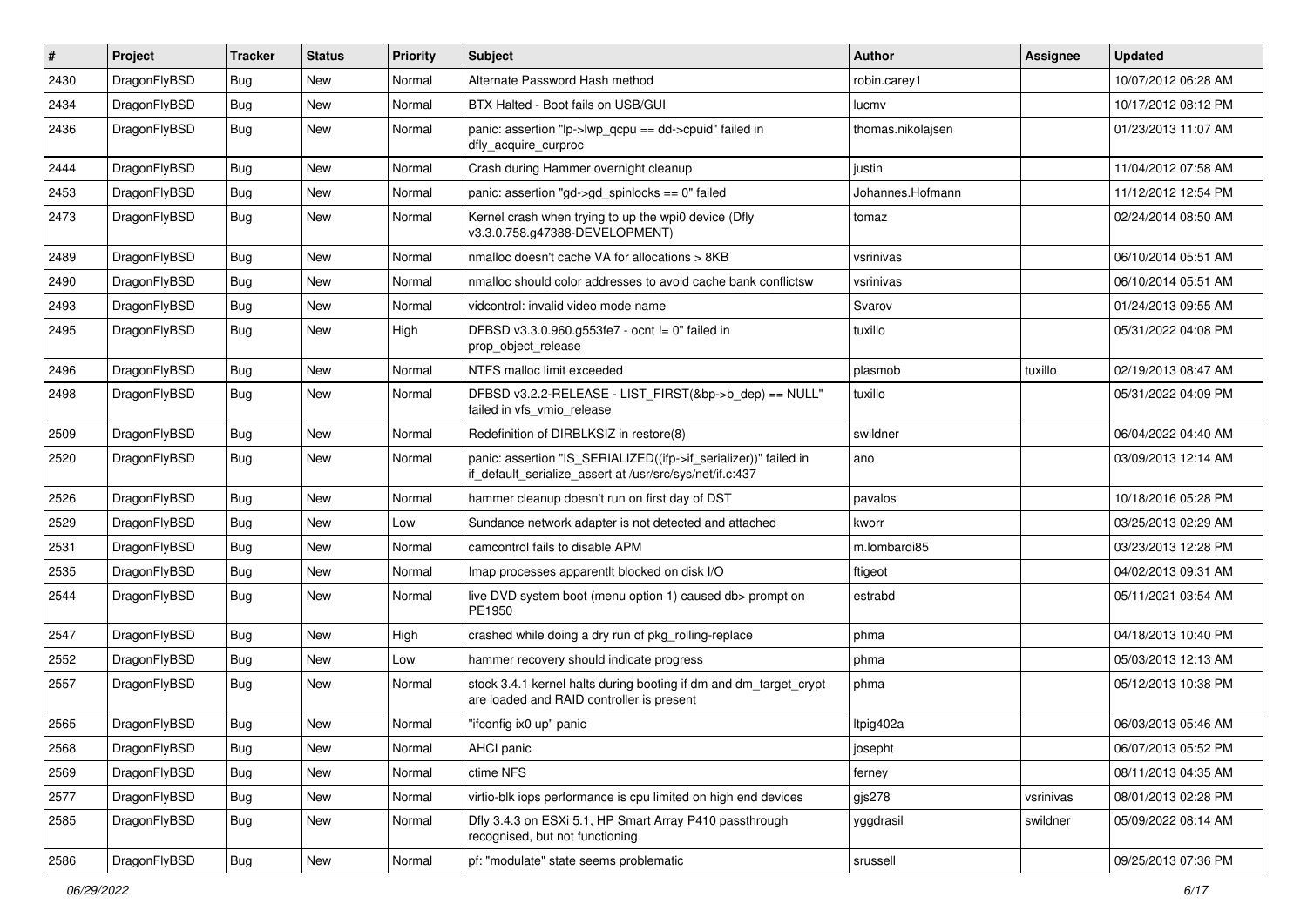| #    | Project      | <b>Tracker</b> | <b>Status</b> | <b>Priority</b> | Subject                                                                                                  | <b>Author</b>     | <b>Assignee</b> | <b>Updated</b>      |
|------|--------------|----------------|---------------|-----------------|----------------------------------------------------------------------------------------------------------|-------------------|-----------------|---------------------|
| 2587 | DragonFlyBSD | <b>Bug</b>     | New           | Normal          | SATA DVD writer not detected by DragonFly                                                                | srussell          |                 | 09/04/2020 08:55 AM |
| 2595 | DragonFlyBSD | <b>Bug</b>     | New           | Normal          | DragonFly 3.4.3 crashes on SUN Blade X6250 with Qlogic ISP 2432<br>FC card                               | Turvamies         |                 | 10/07/2013 11:53 AM |
| 2598 | DragonFlyBSD | Bug            | <b>New</b>    | Normal          | i386 via USB Booting                                                                                     | mbzadegan         |                 | 10/21/2013 02:28 AM |
| 2604 | DragonFlyBSD | Bug            | New           | Normal          | dell laptop does not boot with LATEST                                                                    | isenmann          |                 | 11/20/2013 02:07 AM |
| 2609 | DragonFlyBSD | Bug            | <b>New</b>    | Normal          | master: panic: assertion<br>"LWKT_TOKEN_HELD_ANY(vm_object_token(object))" failed in<br>swp_pager_lookup | thomas.nikolajsen |                 | 11/28/2013 11:36 AM |
| 2611 | DragonFlyBSD | Bug            | <b>New</b>    | Normal          | Change in IP address results in network not working                                                      | phma              |                 | 12/05/2013 07:55 PM |
| 2618 | DragonFlyBSD | Bug            | New           | Normal          | mouse problem on RELEASE-3_6_0                                                                           | FilippoMo         |                 | 12/20/2013 03:26 AM |
| 2619 | DragonFlyBSD | <b>Bug</b>     | New           | Normal          | DragonFly 3.6 can't be installed on a 6TB volume                                                         | ftigeot           |                 | 02/23/2014 11:55 PM |
| 2620 | DragonFlyBSD | <b>Bug</b>     | <b>New</b>    | Normal          | moused problem                                                                                           | FilippoMo         |                 | 12/20/2013 10:32 AM |
| 2621 | DragonFlyBSD | Bug            | <b>New</b>    | Normal          | core dump using cdrom                                                                                    | nonsolosoft       |                 | 12/27/2013 12:43 AM |
| 2622 | DragonFlyBSD | <b>Bug</b>     | <b>New</b>    | Normal          | VAIO FIT15E fn keys support                                                                              | nonsolosoft       |                 | 12/31/2013 01:31 AM |
| 2626 | DragonFlyBSD | Bug            | New           | Normal          | iwn driver drops with error: "firmware error 'iwn_intr: fatal firmware<br>error""                        | rodyaj            |                 | 01/09/2014 05:50 AM |
| 2629 | DragonFlyBSD | Bug            | <b>New</b>    | Normal          | Replace gcc44 with llvm34, clang34, and libc++                                                           | tuxillo           |                 | 06/02/2014 02:30 PM |
| 2630 | DragonFlyBSD | Bug            | New           | Normal          | Bring in latest iconv fixes from FreeBSD10 as well as csmapper<br>updates                                | tuxillo           |                 | 05/11/2021 03:54 AM |
| 2641 | DragonFlyBSD | Bug            | <b>New</b>    | Normal          | Panic when loading natapci as module                                                                     | tuxillo           |                 | 05/11/2021 03:54 AM |
| 2645 | DragonFlyBSD | Bug            | New           | Normal          | panic with dsched fq and ioprio                                                                          | jyoung15          |                 | 02/20/2014 07:29 AM |
| 2647 | DragonFlyBSD | <b>Bug</b>     | New           | Normal          | HAMMER panic on 3.6.0                                                                                    | tuxillo           |                 | 05/11/2021 03:54 AM |
| 2652 | DragonFlyBSD | <b>Bug</b>     | New           | Normal          | 189a0ff3761b47  ix: Implement MSI-X support locks up Lenovo<br>S10 Intel Atom n270                       | davshao           |                 | 05/14/2014 01:55 AM |
| 2657 | DragonFlyBSD | Bug            | <b>New</b>    | High            | Needs acl to migrate our servers                                                                         | ferney            |                 | 03/31/2014 11:37 AM |
| 2674 | DragonFlyBSD | Bug            | <b>New</b>    | Normal          | <b>GPT Support</b>                                                                                       | ftigeot           |                 | 12/28/2015 02:54 PM |
| 2675 | DragonFlyBSD | <b>Bug</b>     | New           | Low             | Ultimate N WiFi Link 5300 get iwn_intr: fatal firmware error on 5GHz                                     | revuwa            |                 | 05/11/2021 04:07 AM |
| 2680 | DragonFlyBSD | <b>Bug</b>     | <b>New</b>    | Low             | boot0cfg update makes box unbootable                                                                     | herrgard          |                 | 06/10/2014 06:02 AM |
| 2687 | DragonFlyBSD | <b>Bug</b>     | New           | Normal          | natacontrol software RAID in installer                                                                   | csmelosky         |                 | 06/22/2014 12:03 PM |
| 2688 | DragonFlyBSD | Bug            | New           | Normal          | 67613368bdda7 Fix wrong checks for U4B presence Asrock Z77M<br>difficulty detecting USB keyboard         | davshao           |                 | 06/28/2014 07:08 PM |
| 2708 | DragonFlyBSD | <b>Bug</b>     | <b>New</b>    | Normal          | unable to send TCP nor UDP on age(4) interface                                                           | dermiste          |                 | 05/11/2021 03:54 AM |
| 2712 | DragonFlyBSD | Bug            | New           | Normal          | connect(2) returns EINVAL when retrying after ECONNREFUSED                                               | jorisgio          |                 | 08/14/2014 05:31 PM |
| 2735 | DragonFlyBSD | Bug            | <b>New</b>    | Urgent          | iwn panics SYSSASSERT                                                                                    | cnb               |                 | 05/11/2021 03:55 AM |
| 2736 | DragonFlyBSD | <b>Bug</b>     | New           | High            | kernel panics on acpi_timer_probe function                                                               | cnb               |                 | 05/11/2021 03:55 AM |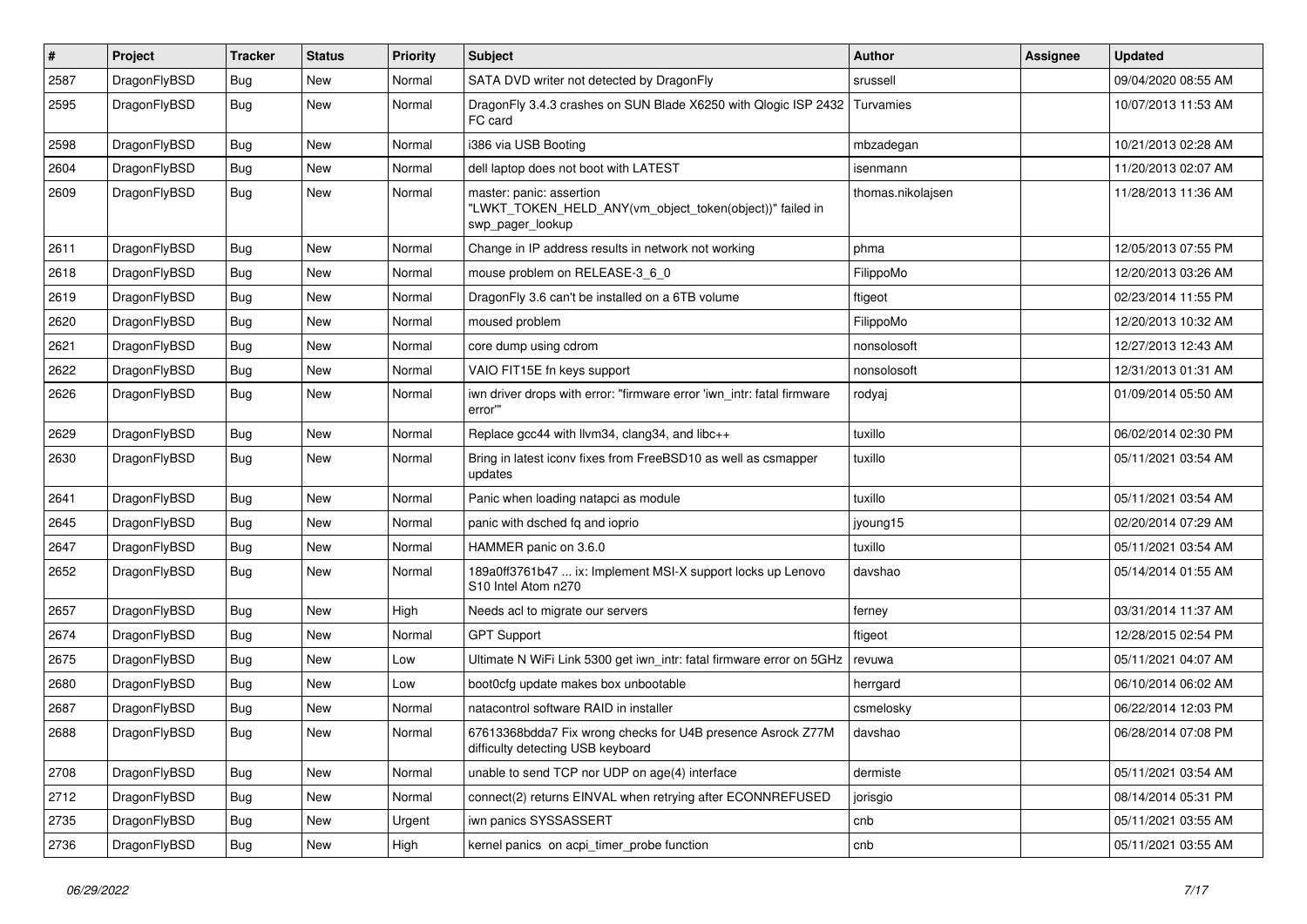| $\#$ | Project      | <b>Tracker</b> | <b>Status</b> | <b>Priority</b> | <b>Subject</b>                                                                                                                                           | <b>Author</b>    | Assignee  | <b>Updated</b>      |
|------|--------------|----------------|---------------|-----------------|----------------------------------------------------------------------------------------------------------------------------------------------------------|------------------|-----------|---------------------|
| 2738 | DragonFlyBSD | Bug            | <b>New</b>    | Normal          | Hammer: Strange behavior when trying to recover old version of<br>moved file                                                                             | roland           |           | 11/20/2014 08:02 AM |
| 2746 | DragonFlyBSD | Bug            | New           | Normal          | some fraction of xterms started from the xmonad window manager<br>get killed with SIGALRM                                                                | isenmann         | profmakx  | 12/28/2014 02:51 AM |
| 2788 | DragonFlyBSD | Bug            | New           | Normal          | ioctl GSLICEINFO: Not working for vnode slice                                                                                                            | mneumann         |           | 02/12/2015 07:49 AM |
| 2790 | DragonFlyBSD | Submit         | New           | Low             | filedesc softrefs increment code factoring                                                                                                               | dclink           |           | 02/21/2015 04:00 AM |
| 2799 | DragonFlyBSD | Bug            | <b>New</b>    | Normal          | Fatal trap 12 caused by moused(8) -p/dev/cual0                                                                                                           | opvalues         |           | 03/04/2015 11:01 PM |
| 2802 | DragonFlyBSD | <b>Bug</b>     | <b>New</b>    | Normal          | USB Wifi urtwn0 crash from cd boot                                                                                                                       | opvalues         |           | 03/10/2015 01:07 AM |
| 2803 | DragonFlyBSD | Bug            | <b>New</b>    | Normal          | HAMMER: Warning: UNDO area too small!                                                                                                                    | ftigeot          |           | 03/11/2015 03:42 PM |
| 2806 | DragonFlyBSD | <b>Bug</b>     | <b>New</b>    | Normal          | failed to configure a link-local address on ath $0$ (errno = 22)                                                                                         | Chingyuan        |           | 05/25/2021 01:00 AM |
| 2808 | DragonFlyBSD | <b>Bug</b>     | <b>New</b>    | Normal          | X freeze by switching between X and VT - results in black screen                                                                                         | lukesky333       |           | 05/11/2021 03:55 AM |
| 2809 | DragonFlyBSD | Bug            | <b>New</b>    | Normal          | hammer mirror-stream                                                                                                                                     | masu             |           | 04/10/2015 12:33 AM |
| 2812 | DragonFlyBSD | Bug            | <b>New</b>    | Normal          | Panic on Intel DE3815TYKHE                                                                                                                               | tmorp            |           | 05/14/2015 03:14 PM |
| 2816 | DragonFlyBSD | Bug            | New           | Normal          | A multitasking process being debugged can get stuck                                                                                                      | phma             |           | 05/19/2015 03:57 AM |
| 2820 | DragonFlyBSD | Bug            | New           | Normal          | TP-Link USB Wi-Fi adapter cannot be reattached to the system                                                                                             | shamaz           |           | 05/22/2015 09:45 PM |
| 2822 | DragonFlyBSD | <b>Bug</b>     | <b>New</b>    | Normal          | USB 3.0 stick throws "reading primary partition table: error<br>accessing offset 000[] for 152" error, while the stick works on any<br>other OS I tested | revuwa           | profmakx  | 06/29/2015 05:56 AM |
| 2825 | DragonFlyBSD | <b>Bug</b>     | New           | High            | 3x dhclient = hanging system (objcache exhausted)                                                                                                        | jaccovonb        | sepherosa | 05/11/2021 03:55 AM |
| 2828 | DragonFlyBSD | Bug            | New           | High            | On AMD APUs and Bulldozer CPUs, the machdep.cpu idle hit<br>sysctl should be 3 by default                                                                | vadaszi          | vadaszi   | 05/11/2021 04:07 AM |
| 2835 | DragonFlyBSD | Bug            | <b>New</b>    | Normal          | /usr/include/c++/5.0/bits/c++locale.h likes<br>POSIX C SOURCE>=200809                                                                                    | davshao          |           | 11/18/2015 03:40 AM |
| 2840 | DragonFlyBSD | <b>Bug</b>     | <b>New</b>    | Normal          | wrong voltage is reported                                                                                                                                | yellowrabbit2010 |           | 09/11/2015 06:09 PM |
| 2852 | DragonFlyBSD | Bug            | New           | Normal          | Hammer File System - hangs on undo during system boot / mount -<br>will not recover on DragonFlyBSD newer than 3.6.0                                     | abale            |           | 05/11/2021 04:07 AM |
| 2857 | DragonFlyBSD | <b>Bug</b>     | <b>New</b>    | Normal          | hammer stalls via bitcoin-qt                                                                                                                             | tkusumi          |           | 11/30/2015 06:52 AM |
| 2858 | DragonFlyBSD | Bug            | New           | Low             | Installer "Local or UTC" question should have "No" selected by<br>default.                                                                               | cgag             |           | 12/02/2015 01:18 PM |
| 2859 | DragonFlyBSD | <b>Bug</b>     | New           | Low             | Installer configuration menu always highlights "Select timezone", no<br>matter which step was last completed.                                            | cgag             |           | 12/02/2015 01:54 PM |
| 2863 | DragonFlyBSD | <b>Bug</b>     | <b>New</b>    | Normal          | HAMMER synch tid is zero                                                                                                                                 | shamaz           |           | 12/12/2015 11:24 PM |
| 2870 | DragonFlyBSD | Bug            | New           | High            | Broken text and icons when glamor acceleration is used                                                                                                   | 375gnu           | ftigeot   | 01/31/2016 12:13 AM |
| 2874 | DragonFlyBSD | Bug            | New           | Normal          | make world DESTDIR=/emptydir fails                                                                                                                       | pascii           |           | 12/25/2015 07:04 AM |
| 2877 | DragonFlyBSD | Bug            | <b>New</b>    | Low             | sed fails when working with UTF-8 locale and non-UTF symbols                                                                                             | arcade@b1t.name  |           | 12/30/2015 11:20 AM |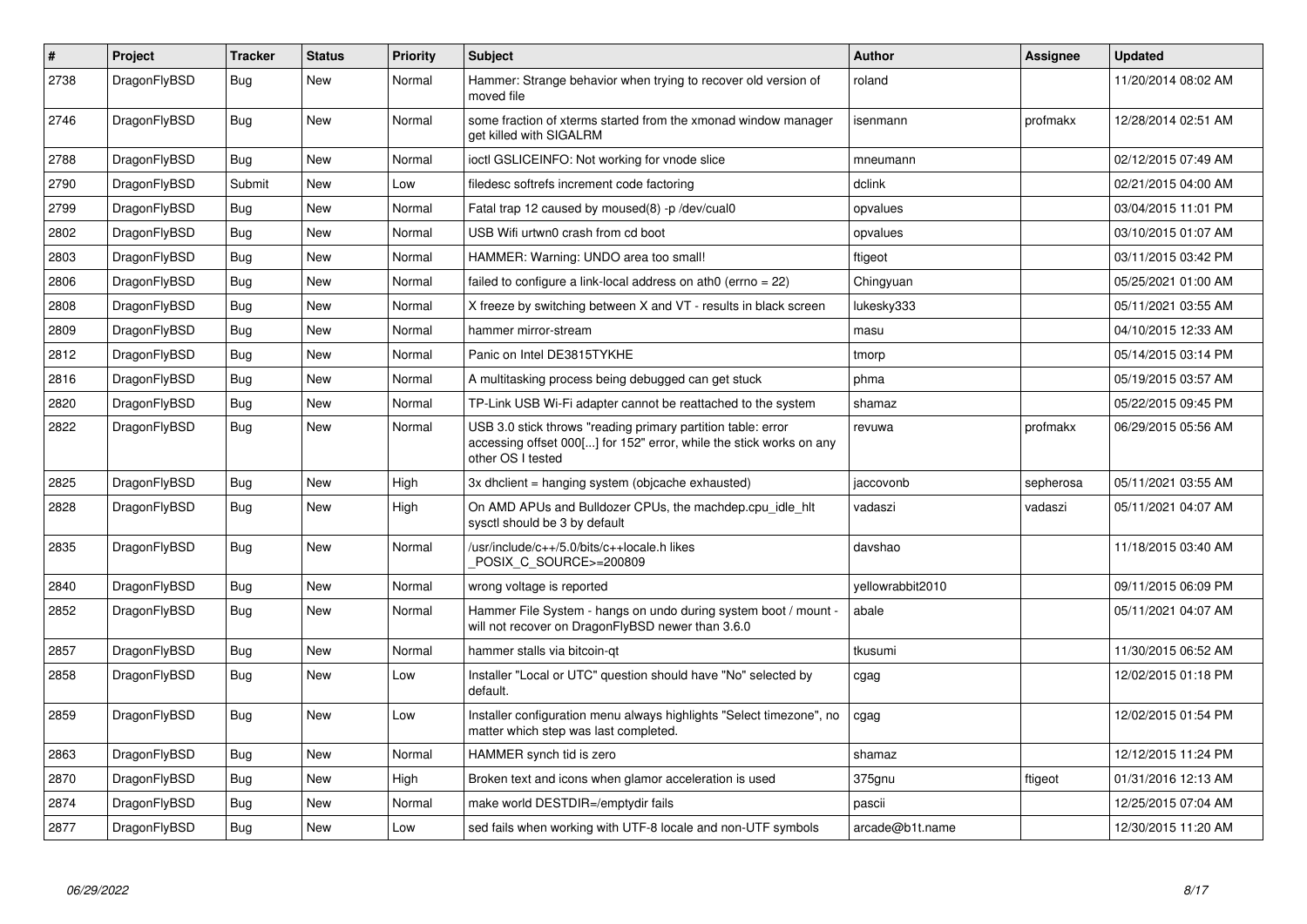| $\#$ | Project      | <b>Tracker</b> | <b>Status</b> | <b>Priority</b> | Subject                                                                                                 | <b>Author</b>   | Assignee | <b>Updated</b>      |
|------|--------------|----------------|---------------|-----------------|---------------------------------------------------------------------------------------------------------|-----------------|----------|---------------------|
| 2878 | DragonFlyBSD | <b>Bug</b>     | New           | Low             | [fix] CCVER problem when using clang and cpu extensions<br>(intrinsics)                                 | arcade@b1t.name |          | 06/24/2016 04:25 AM |
| 2881 | DragonFlyBSD | <b>Bug</b>     | New           | Normal          | Pulseaudio hangs/resets system when starting X11                                                        | mneumann        |          | 01/09/2016 03:08 AM |
| 2882 | DragonFlyBSD | <b>Bug</b>     | New           | Low             | bridge sends packets from individual interfaces                                                         | arcade@b1t.name |          | 01/09/2016 12:43 PM |
| 2886 | DragonFlyBSD | <b>Bug</b>     | New           | Normal          | dragonfly mail agent: sending a testmail causes high system load                                        | worf            |          | 02/05/2016 05:53 AM |
| 2887 | DragonFlyBSD | <b>Bug</b>     | New           | Low             | Missing extattr_namespace_to_string and<br>extattr_string_to_namespace functions                        | rubenk          |          | 02/06/2016 05:09 AM |
| 2890 | DragonFlyBSD | <b>Bug</b>     | New           | Normal          | not able to boot usb installer on Toshiba Chromebook 2                                                  | johnnywhishbone |          | 02/22/2016 03:42 AM |
| 2891 | DragonFlyBSD | <b>Bug</b>     | New           | Normal          | Kernel panic in IEEE802.11 related code                                                                 | shamaz          |          | 05/29/2016 05:49 PM |
| 2892 | DragonFlyBSD | Bug            | <b>New</b>    | Normal          | swap_pager:indefinite wait bufferf error                                                                | <b>Ihmwzy</b>   |          | 02/21/2016 10:32 PM |
| 2898 | DragonFlyBSD | <b>Bug</b>     | New           | Normal          | <b>HAMMER</b> panic                                                                                     | pavalos         |          | 11/03/2018 07:05 AM |
| 2915 | DragonFlyBSD | <b>Bug</b>     | New           | High            | Hammer mirror-copy problem                                                                              | t dfbsd         |          | 08/25/2016 05:28 AM |
| 2917 | DragonFlyBSD | Bug            | New           | Normal          | da8: reading primary partition table: error accessing offset<br>000000000000 for 512                    | liweitianux     |          | 05/11/2021 08:43 PM |
| 2921 | DragonFlyBSD | Submit         | New           | Normal          | Allow moused to accept userland mouse events                                                            | tautolog        |          | 05/11/2021 04:08 AM |
| 2924 | DragonFlyBSD | Bug            | <b>New</b>    | Normal          | cat -v fails to tag characters in extended table with M- prefix with<br>some locales                    | sevan           |          | 07/11/2016 07:18 AM |
| 2930 | DragonFlyBSD | Bug            | <b>New</b>    | High            | 'objcache' causes panic during 'nfs_readdir'                                                            | tofergus        |          | 07/26/2016 01:09 PM |
| 2931 | DragonFlyBSD | <b>Bug</b>     | New           | Low             | 'gdb' of 'vkernel' unable to print backtrace                                                            | tofergus        |          | 07/26/2016 01:51 PM |
| 2933 | DragonFlyBSD | Submit         | New           | Normal          | Remove unix domain socket support from cat(1)                                                           | sevan           |          | 08/01/2016 08:10 PM |
| 2936 | DragonFlyBSD | <b>Bug</b>     | New           | Normal          | loader.efi crashes while loading kernel                                                                 | spaceille       |          | 08/20/2016 06:17 AM |
| 2970 | DragonFlyBSD | Bug            | <b>New</b>    | Normal          | kernel 4.7: "Is -l" causes panic on UDF filesystem: "bgetvp -<br>overlapping buffer"                    | peeter          |          | 12/21/2016 02:46 AM |
| 2972 | DragonFlyBSD | <b>Bug</b>     | New           | Normal          | ipfw3 "deny to me" does not work correctly                                                              | mneumann        |          | 12/27/2016 12:11 PM |
| 2994 | DragonFlyBSD | Bug            | New           | Normal          | Intermittent boot hangs after git: hammer - HAMMER Version 7                                            | davshao         |          | 03/30/2017 02:06 PM |
| 3006 | DragonFlyBSD | Bug            | New           | Normal          | boot0cfg: panic in kern_udev.c in function _udev_dict_set_cstr when<br>installing in VirtualBox         | MichiGreat      |          | 04/01/2017 02:22 PM |
| 3018 | DragonFlyBSD | Bug            | New           | Normal          | sys/bus/u4b/wlan/if_run.c:5464]: (style) Redundant condition                                            | dcb             |          | 04/11/2017 11:26 AM |
| 3022 | DragonFlyBSD | Bug            | New           | Normal          | sys/dev/netif/ath/ath/if_ath.c:2142: strange bitmask?                                                   | dcb             |          | 04/11/2017 11:49 AM |
| 3024 | DragonFlyBSD | Bug            | <b>New</b>    | Low             | sys/dev/netif/wi/if_wi.c:1090]: (style) Redundant condition                                             | dcb             |          | 04/11/2017 11:56 AM |
| 3025 | DragonFlyBSD | <b>Bug</b>     | New           | Normal          | sys/dev/powermng/powernow/powernow.c:284: bad comparison?                                               | dcb             |          | 09/23/2017 07:45 AM |
| 3029 | DragonFlyBSD | <b>Bug</b>     | New           | Normal          | Running DflyBSD 4.8 on FreeBSD bhyve as a guest                                                         | iron            |          | 05/13/2022 04:33 AM |
| 3035 | DragonFlyBSD | <b>Bug</b>     | New           | Normal          | panic: assertion "cpu >= 0 && cpu < ncpus" failed in netisr_cpuport<br>at /usr/src/sys/net/netisr2.h:87 | masu            |          | 05/11/2017 01:24 AM |
| 3036 | DragonFlyBSD | <b>Bug</b>     | New           | Normal          | panic in icmp_redirect_start() ASSERT_IN_NETISR(0)                                                      | tautolog        |          | 05/11/2017 07:27 PM |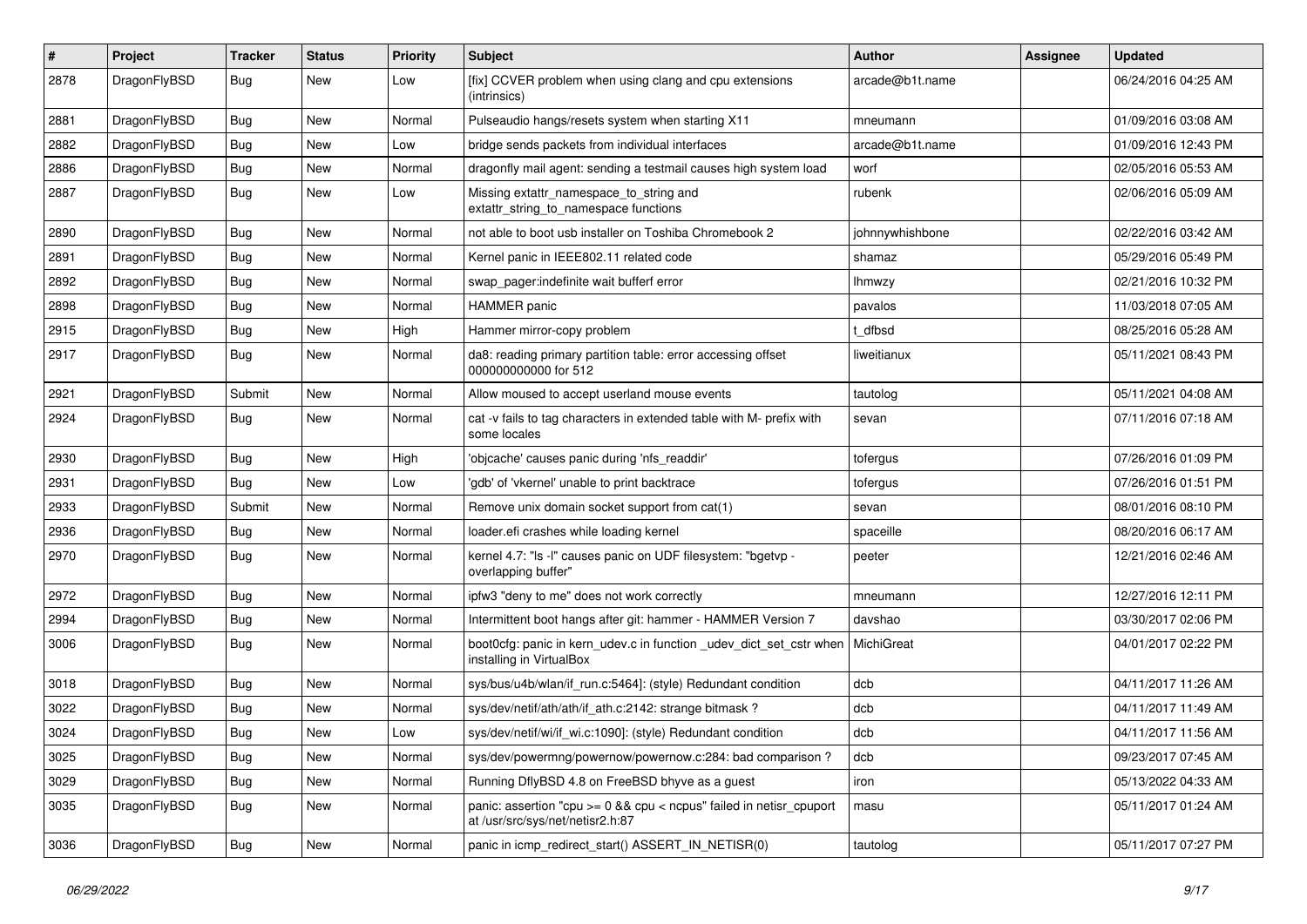| $\pmb{\#}$ | Project      | <b>Tracker</b> | <b>Status</b> | Priority | <b>Subject</b>                                                                                  | <b>Author</b>          | Assignee | <b>Updated</b>      |
|------------|--------------|----------------|---------------|----------|-------------------------------------------------------------------------------------------------|------------------------|----------|---------------------|
| 3041       | DragonFlyBSD | Submit         | <b>New</b>    | Normal   | firmware: Remove embedding of multiple images in one module.                                    | Anonymous              |          | 12/25/2020 02:15 AM |
| 3047       | DragonFlyBSD | Bug            | <b>New</b>    | Normal   | <b>HAMMER</b> critical write error                                                              | samuel                 |          | 06/19/2019 09:50 AM |
| 3049       | DragonFlyBSD | <b>Bug</b>     | <b>New</b>    | Normal   | panic DragonFly v4.8.1-RELEASE by mounting a malformed<br>msdosfs image [12.128]                | open.source@ribose.com |          | 08/14/2017 02:53 AM |
| 3051       | DragonFlyBSD | Bug            | <b>New</b>    | Normal   | panic DragonFly v4.8.1-RELEASE by mounting a malformed NTFS<br>image [12.000]                   | open.source@ribose.com |          | 08/14/2017 03:20 AM |
| 3052       | DragonFlyBSD | Bug            | New           | Normal   | panic DragonFly v4.8.1-RELEASE by mounting a malformed NTFS<br>image [64.000]                   | open.source@ribose.com |          | 08/14/2017 03:22 AM |
| 3076       | DragonFlyBSD | <b>Bug</b>     | <b>New</b>    | Normal   | sys/dev/netif/ig hal/e1000 ich8lan.c:1594: sanity checking mixup?                               | dcb                    |          | 10/11/2017 01:58 AM |
| 3101       | DragonFlyBSD | <b>Bug</b>     | <b>New</b>    | Low      | PFI CGI install not working in dragonflybsd 5.0.1 USB install                                   | bnegre82               |          | 05/11/2021 04:14 AM |
| 3107       | DragonFlyBSD | Bug            | <b>New</b>    | Low      | ACPI interrupt storm when loading i915 on Lenovo T460                                           | oyvinht                |          | 07/15/2020 07:01 AM |
| 3110       | DragonFlyBSD | Bug            | <b>New</b>    | Normal   | crash with ipfw3 under load                                                                     | bnegre82               |          | 12/09/2017 06:22 AM |
| 3116       | DragonFlyBSD | Bug            | <b>New</b>    | Normal   | da0 detects on very big volume if to _remove_ usb install stick and<br>reboot on Intel NUC5PPYH | dpostolov              |          | 01/07/2018 09:40 PM |
| 3117       | DragonFlyBSD | <b>Bug</b>     | <b>New</b>    | Normal   | Problem with colours if "intel" video-driver used                                               | dpostolov              |          | 01/07/2018 11:35 PM |
| 3120       | DragonFlyBSD | Bug            | <b>New</b>    | Normal   | Intel AC 8260 firmware does not load                                                            | Vintodrimmer           |          | 08/28/2018 03:30 AM |
| 3124       | DragonFlyBSD | Bug            | New           | High     | DragonFlyBSD 5.0.2 with Hammer2 with UEFI install doesn't boot                                  | wiesl                  |          | 06/18/2019 05:07 AM |
| 3129       | DragonFlyBSD | <b>Bug</b>     | <b>New</b>    | High     | Kernel panic with 5.2.0 on A2SDi-4C-HLN4F                                                       | stateless              |          | 04/24/2018 12:50 AM |
| 3132       | DragonFlyBSD | Bug            | <b>New</b>    | Low      | unifdef mined                                                                                   | bcallah                |          | 04/26/2018 08:34 PM |
| 3134       | DragonFlyBSD | Bug            | <b>New</b>    | Normal   | RFC 3021 (/31 networks) appear to be unsupported                                                | jailbird               |          | 05/16/2018 11:03 PM |
| 3135       | DragonFlyBSD | Submit         | <b>New</b>    | Normal   | Add EVFILT RECV and EVFILT SEND                                                                 | tautolog               |          | 05/25/2018 09:59 PM |
| 3139       | DragonFlyBSD | <b>Bug</b>     | <b>New</b>    | Normal   | USB Mouse Does Not Work in DragonflyBSD guest on VirtualBox                                     | chiguy1256             |          | 06/24/2018 10:14 PM |
| 3141       | DragonFlyBSD | Bug            | <b>New</b>    | Normal   | dhclient blocks boot process                                                                    | rowo                   |          | 12/16/2018 11:01 AM |
| 3142       | DragonFlyBSD | Submit         | <b>New</b>    | Normal   | lib/libdmsg: Unbreak using new API EVP CIPHER CTX new()                                         | tkusumi                |          | 07/08/2018 04:18 AM |
| 3143       | DragonFlyBSD | Bug            | <b>New</b>    | Normal   | assertion "0" failed in hammer2_inode_xop_chain_sync                                            | cbin                   |          | 07/18/2018 12:50 PM |
| 3147       | DragonFlyBSD | Submit         | <b>New</b>    | Normal   | Enable headless installation                                                                    | ddegroot               |          | 10/09/2018 01:25 PM |
| 3154       | DragonFlyBSD | Submit         | <b>New</b>    | Normal   | Update serial handling in bootloader                                                            | ddegroot               | dillon   | 11/06/2018 11:21 PM |
| 3157       | DragonFlyBSD | Bug            | <b>New</b>    | Normal   | TP-Link UE300 not working in 5.2-RELEASE                                                        | tuxillo                |          | 11/15/2018 02:08 PM |
| 3165       | DragonFlyBSD | <b>Bug</b>     | New           | Normal   | Looping at boot time                                                                            | gop                    |          | 12/28/2018 01:04 PM |
| 3170       | DragonFlyBSD | Bug            | <b>New</b>    | Normal   | repeatable nfsd crash                                                                           | tse                    |          | 06/11/2020 05:52 AM |
| 3184       | DragonFlyBSD | Bug            | New           | Normal   | tsleep(9) return value when PCATCH specified                                                    | tkusumi                |          | 04/03/2019 06:49 AM |
| 3189       | DragonFlyBSD | <b>Bug</b>     | New           | Normal   | Allow DragonFly Mail Agent to accept an alternate config via<br>command line switch             | iang                   |          | 08/16/2021 12:42 AM |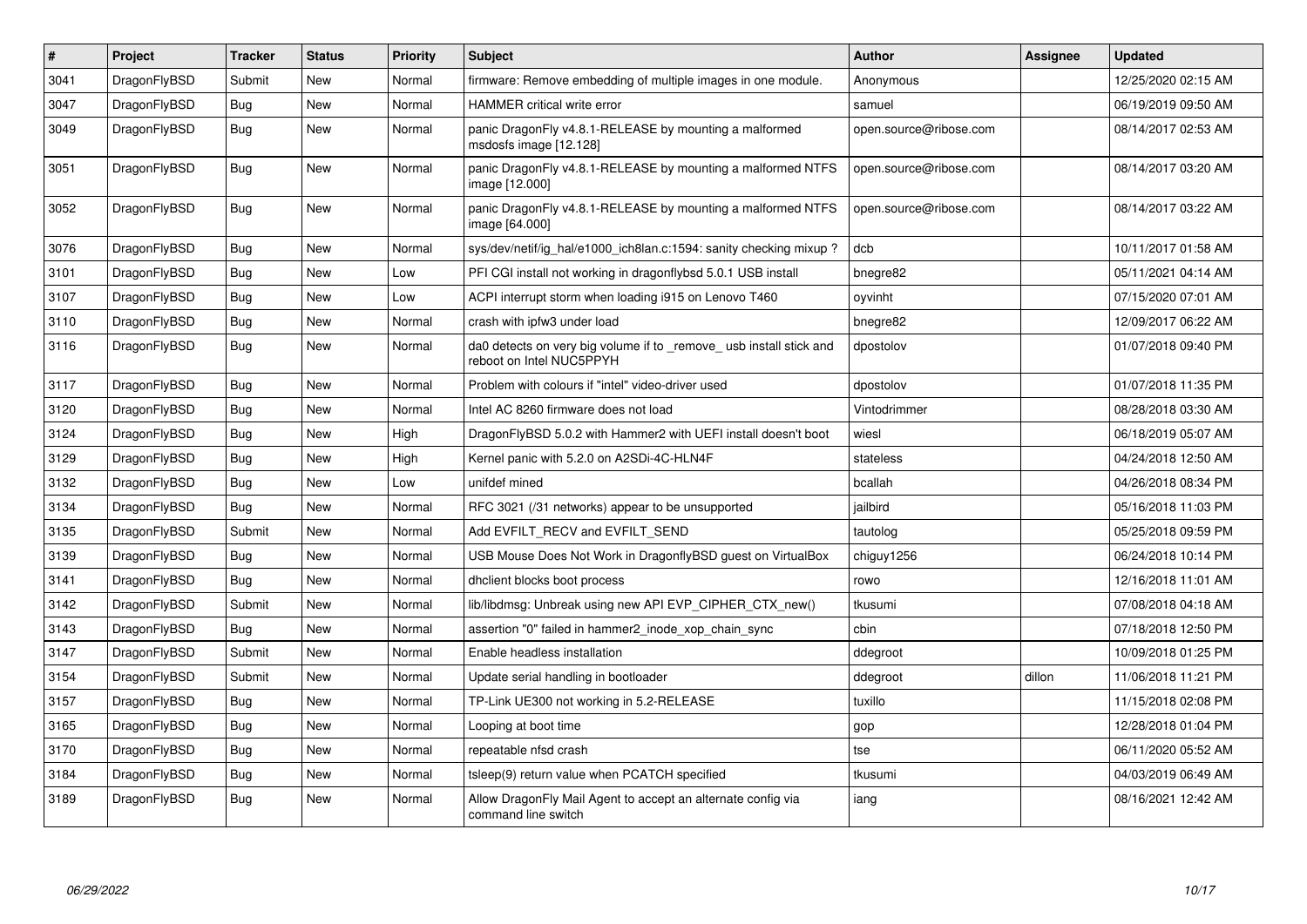| $\sharp$ | Project      | <b>Tracker</b> | <b>Status</b> | <b>Priority</b> | Subject                                                                                                                                                     | Author            | Assignee | <b>Updated</b>      |
|----------|--------------|----------------|---------------|-----------------|-------------------------------------------------------------------------------------------------------------------------------------------------------------|-------------------|----------|---------------------|
| 3194     | DragonFlyBSD | Bug            | <b>New</b>    | High            | Hammer kernel crash on mirror-stream of PFS after upgrade<br>(assertion "cursor->flags &<br>HAMMER_CURSOR_ITERATE_CHECK" failed in<br>hammer_btree_iterate) | Anonymous         |          | 06/29/2019 01:32 PM |
| 3196     | DragonFlyBSD | Bug            | <b>New</b>    | Normal          | test issue after redmine upgrade (2)                                                                                                                        | tuxillo           |          | 07/05/2019 04:33 AM |
| 3197     | DragonFlyBSD | <b>Bug</b>     | <b>New</b>    | Normal          | DragonFly upgrades                                                                                                                                          | tse               |          | 04/18/2020 04:18 PM |
| 3199     | DragonFlyBSD | Bug            | New           | Normal          | PFS label not found panic                                                                                                                                   | tse               |          | 08/21/2019 03:51 AM |
| 3201     | DragonFlyBSD | Submit         | <b>New</b>    | Normal          | Fixes make search display                                                                                                                                   | htse              |          | 08/20/2021 04:02 PM |
| 3206     | DragonFlyBSD | Submit         | New           | Normal          | update psm/kbd to FreeBSD 12.0 code                                                                                                                         | htse              |          | 10/05/2019 03:49 PM |
| 3208     | DragonFlyBSD | Bug            | <b>New</b>    | Normal          | Crash related to nfsd                                                                                                                                       | tse               |          | 06/11/2020 05:52 AM |
| 3209     | DragonFlyBSD | <b>Bug</b>     | <b>New</b>    | Normal          | svc has some minor bugs                                                                                                                                     | arcade@b1t.name   |          | 10/24/2019 09:08 AM |
| 3215     | DragonFlyBSD | <b>Bug</b>     | <b>New</b>    | Normal          | Hang in tcdrain(3) after write(3)                                                                                                                           | noloader          |          | 11/25/2019 03:08 PM |
| 3217     | DragonFlyBSD | Bug            | <b>New</b>    | Normal          | rescue tools: make install fails if rescue folder doesn't exist                                                                                             | t_dfbsd           |          | 11/27/2019 08:16 PM |
| 3218     | DragonFlyBSD | <b>Bug</b>     | New           | Normal          | Kernel panics are not sent to comconsole when booted over EFI                                                                                               | mqudsi            |          | 12/02/2019 08:52 PM |
| 3219     | DragonFlyBSD | Bug            | <b>New</b>    | Normal          | x11/xorg port can not be build                                                                                                                              | <b>UlasSAYGIN</b> |          | 03/31/2020 08:57 AM |
| 3222     | DragonFlyBSD | <b>Bug</b>     | New           | Normal          | gcc - undefined reference to '_atomic_load' (missing libatomic?)                                                                                            | mneumann          |          | 02/08/2020 02:45 AM |
| 3224     | DragonFlyBSD | <b>Bug</b>     | <b>New</b>    | Normal          | Kernel panic when trying to ping6                                                                                                                           | zhtw              |          | 03/08/2020 08:55 AM |
| 3225     | DragonFlyBSD | Bug            | <b>New</b>    | Normal          | nfsd freeze when using qemu                                                                                                                                 | tse               |          | 03/17/2020 11:52 AM |
| 3226     | DragonFlyBSD | <b>Bug</b>     | <b>New</b>    | Normal          | Xorg freezes in vm: thread stuck in "objtrm1"                                                                                                               | peeter            |          | 04/08/2020 02:10 AM |
| 3227     | DragonFlyBSD | Submit         | New           | Normal          | Add HAMMER2 instructions in the installation medium README                                                                                                  | daftaupe          |          | 03/26/2020 03:34 PM |
| 3228     | DragonFlyBSD | <b>Bug</b>     | <b>New</b>    | Low             | pfi_kif_unref: state refcount <= 0 in dmesg                                                                                                                 | justin            |          | 03/05/2021 06:39 AM |
| 3231     | DragonFlyBSD | Bug            | New           | Normal          | wifi drops on 5.8                                                                                                                                           | tse               |          | 04/06/2020 05:08 AM |
| 3235     | DragonFlyBSD | Bug            | <b>New</b>    | Normal          | Kernel panic in devfs_vnops.c                                                                                                                               | mneumann          |          | 04/28/2020 07:00 AM |
| 3238     | DragonFlyBSD | <b>Bug</b>     | <b>New</b>    | Normal          | race conditions when printing from vkernel console                                                                                                          | piecuch           |          | 05/19/2020 02:50 PM |
| 3239     | DragonFlyBSD | <b>Bug</b>     | New           | Normal          | unable to SIGKILL glitched emacs                                                                                                                            | piecuch           |          | 05/26/2020 03:30 AM |
| 3240     | DragonFlyBSD | Bug            | <b>New</b>    | High            | compile error because of openssl with /usr/dports/security/rhash for<br>mysql 8 install                                                                     | <b>UlasSAYGIN</b> |          | 06/04/2020 08:05 AM |
| 3243     | DragonFlyBSD | Bug            | <b>New</b>    | Normal          | SMART status not reported properly for SSD disks                                                                                                            | daftaupe          |          | 09/09/2020 11:03 PM |
| 3245     | DragonFlyBSD | <b>Bug</b>     | New           | Normal          | panic: free: guard1x fail, i915 load from loader.conf                                                                                                       | polachok          |          | 08/21/2020 10:36 AM |
| 3246     | DragonFlyBSD | <b>Bug</b>     | New           | Normal          | HAMMER2 unable to handle ENOSPC properly                                                                                                                    | tkusumi           |          | 09/04/2020 11:11 AM |
| 3247     | DragonFlyBSD | <b>Bug</b>     | New           | Normal          | Kernel panic doing nothing much                                                                                                                             | phma              |          | 09/12/2020 11:40 PM |
| 3249     | DragonFlyBSD | <b>Bug</b>     | New           | Normal          | HAMMER2 fsync(2) not working properly                                                                                                                       | tkusumi           |          | 09/21/2020 07:07 AM |
| 3252     | DragonFlyBSD | <b>Bug</b>     | New           | Normal          | tcsetattr/tcgetattr set errno incorrectly on non-TTY                                                                                                        | tonyc             |          | 10/26/2020 09:34 PM |
| 3266     | DragonFlyBSD | <b>Bug</b>     | New           | High            | Filesystems broken due to "KKASSERT(count &<br>TOK_COUNTMASK);"                                                                                             | tkusumi           |          | 03/15/2021 01:21 PM |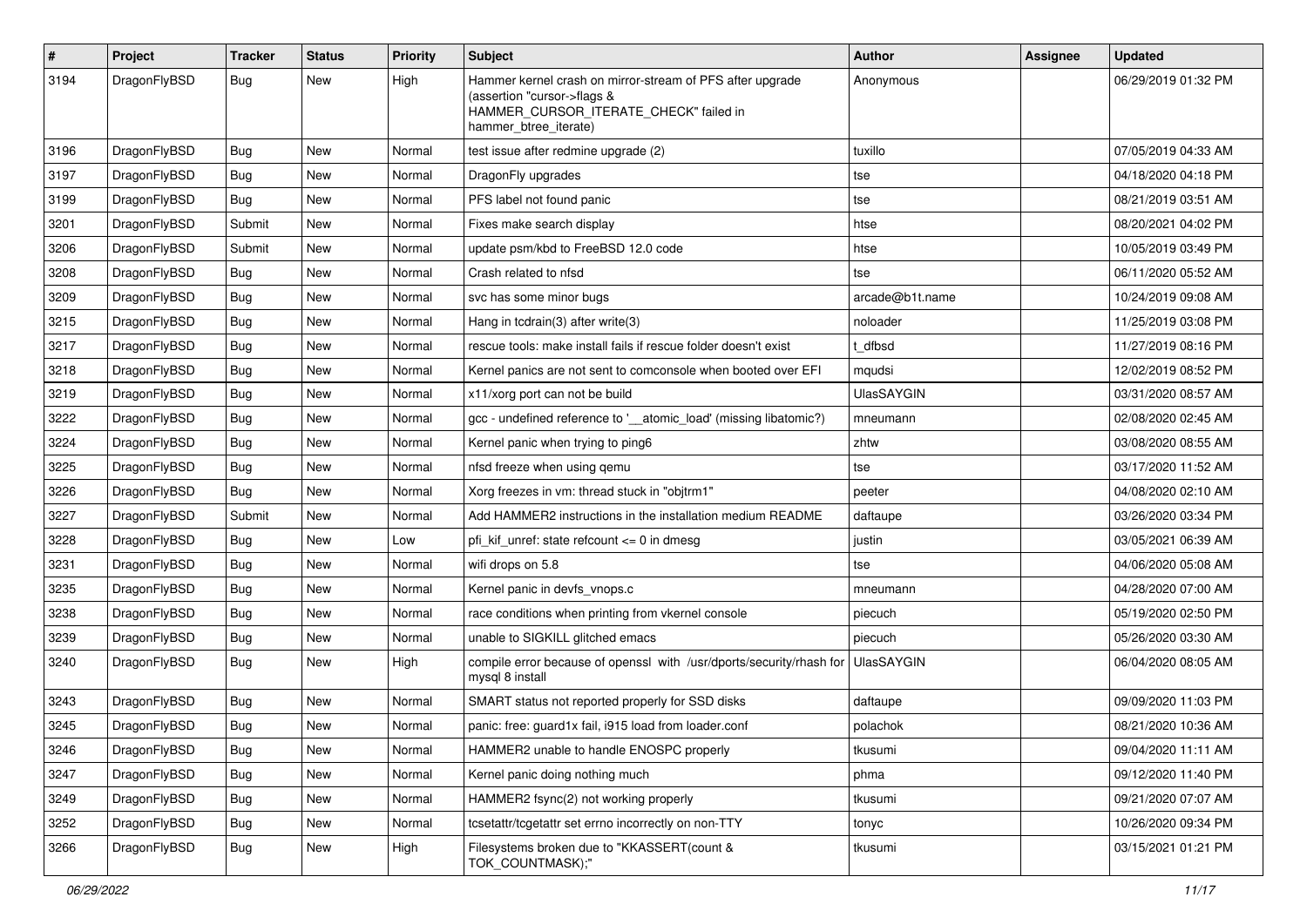| $\sharp$ | Project      | <b>Tracker</b> | <b>Status</b> | <b>Priority</b> | Subject                                                                                                   | Author             | Assignee  | <b>Updated</b>      |
|----------|--------------|----------------|---------------|-----------------|-----------------------------------------------------------------------------------------------------------|--------------------|-----------|---------------------|
| 3276     | DragonFlyBSD | Submit         | <b>New</b>    | Normal          | Add option controlling whether gpt expand expands the last partition<br>(needs testing)                   | falsifian          |           | 07/10/2021 03:35 AM |
| 3278     | DragonFlyBSD | Bug            | <b>New</b>    | Normal          | Second screen image is distorted                                                                          | arcade@b1t.name    |           | 07/10/2021 03:36 AM |
| 3280     | DragonFlyBSD | <b>Bug</b>     | New           | Normal          | KMS console and i915(4) not working in 6.0                                                                | cmusser            |           | 07/10/2021 03:35 AM |
| 3281     | DragonFlyBSD | <b>Bug</b>     | <b>New</b>    | Normal          | Crash after leaving unattended for a while                                                                | bhaible            |           | 07/10/2021 03:32 AM |
| 3282     | DragonFlyBSD | <b>Bug</b>     | <b>New</b>    | Normal          | unexpected errno value from fopen()                                                                       | bhaible            |           | 07/10/2021 03:34 AM |
| 3283     | DragonFlyBSD | <b>Bug</b>     | <b>New</b>    | Normal          | mknodat() cannot create FIFOs                                                                             | bhaible            |           | 07/10/2021 03:34 AM |
| 3284     | DragonFlyBSD | <b>Bug</b>     | New           | Normal          | Wrong towlower() result for U+038A                                                                        | bhaible            |           | 07/10/2021 03:34 AM |
| 3298     | DragonFlyBSD | <b>Bug</b>     | New           | Normal          | Running "w" and having logged in via XDM through VNC, "w" prints<br>an extra error message                | piecuch            |           | 10/25/2021 09:16 AM |
| 3300     | DragonFlyBSD | Bug            | <b>New</b>    | Normal          | Running Xvnc from TigerVNC package through the INETD daemon<br>in TCP WAIT mode fails hard                | adrian             |           | 01/08/2022 04:25 AM |
| 3301     | DragonFlyBSD | <b>Bug</b>     | <b>New</b>    | Normal          | Gkrellm from the packages is not showing logged in users in main<br>window, logged in users always $== 0$ | adrian             |           | 01/08/2022 04:24 AM |
| 3302     | DragonFlyBSD | Bug            | <b>New</b>    | Normal          | Will not boot on System76 Lemur Pro (lemp10)                                                              | piecuch            |           | 11/03/2021 10:21 AM |
| 3311     | DragonFlyBSD | <b>Bug</b>     | New           | Low             | TrueCrypt support may cause kernel crash                                                                  | arcade@b1t.name    |           | 04/29/2022 06:19 AM |
| 3312     | DragonFlyBSD | Submit         | New           | Normal          | hammer2: redundant chain modify after chain creation                                                      | tkusumi            |           | 05/15/2022 01:35 PM |
| 3313     | DragonFlyBSD | <b>Bug</b>     | New           | Normal          | Can't boot from my live USB at all. The kernel loading process<br>hangs.                                  | rempas             |           | 06/03/2022 12:16 AM |
| 3314     | DragonFlyBSD | <b>Bug</b>     | <b>New</b>    | Normal          | Bring virtio_console(4) from FreeBSD                                                                      | tuxillo            | tuxillo   | 05/29/2022 08:24 AM |
| 3316     | DragonFlyBSD | <b>Bug</b>     | <b>New</b>    | Normal          | hammer2_dirent_create() allows creating >1 dirents with the same<br>name                                  | tkusumi            |           | 06/05/2022 12:35 PM |
| 3319     | DragonFlyBSD | <b>Bug</b>     | New           | Normal          | setproctitle() calls can change effect of later setproctitle() calls                                      | tonyc              |           | 06/29/2022 06:10 PM |
| 168      | DragonFlyBSD | <b>Bug</b>     | In Progress   | Normal          | Livelocked limit engaged while trying to setup IPW wireless                                               | mschacht           | sepherosa | 05/11/2021 04:05 AM |
| 331      | DragonFlyBSD | <b>Bug</b>     | In Progress   | Normal          | ftpsesame (aka Bridging S01E03)                                                                           | bastyaelvtars      |           | 03/09/2013 12:28 PM |
| 604      | DragonFlyBSD | <b>Bug</b>     | In Progress   | Normal          | 1.8.1-RELEASE - clock runs fast on mainboard ASUS P5A-B                                                   | yeti               |           | 05/11/2021 03:55 AM |
| 725      | DragonFlyBSD | <b>Bug</b>     | In Progress   | Low             | 'make distribution' fails w/'ro' /usr/obj                                                                 | c.turner           |           | 03/09/2013 01:01 PM |
| 742      | DragonFlyBSD | Bug            | In Progress   | Normal          | umount problems with multiple mounts                                                                      | corecode           | tuxillo   | 06/25/2022 04:02 AM |
| 781      | DragonFlyBSD | <b>Bug</b>     | In Progress   | Normal          | fdisk uses wrong geometry on usb flash drives                                                             | corecode           | tuxillo   | 05/11/2021 03:50 AM |
| 884      | DragonFlyBSD | Bug            | In Progress   | High            | Performance/memory problems under filesystem IO load                                                      | hasso              |           | 05/11/2021 03:50 AM |
| 998      | DragonFlyBSD | Bug            | In Progress   | Normal          | Unconfiguring a vn while it is mounted                                                                    | rumcic             | tuxillo   | 05/11/2021 04:00 AM |
| 1030     | DragonFlyBSD | Bug            | In Progress   | Normal          | msdosfs umount panic                                                                                      | corecode           | tuxillo   | 05/11/2021 03:51 AM |
| 1148     | DragonFlyBSD | <b>Bug</b>     | In Progress   | Low             | BCM4311 wireless network adapter detected but not functional                                              | archimedes.gaviola |           | 05/11/2021 04:00 AM |
| 1181     | DragonFlyBSD | Bug            | In Progress   | Normal          | ACX111 panic                                                                                              | elekktretterr      |           | 05/11/2021 04:00 AM |
| 1218     | DragonFlyBSD | <b>Bug</b>     | In Progress   | Normal          | panic: assertion: $error == 0$ in hammer start transaction                                                | rumcic             |           | 05/11/2021 04:00 AM |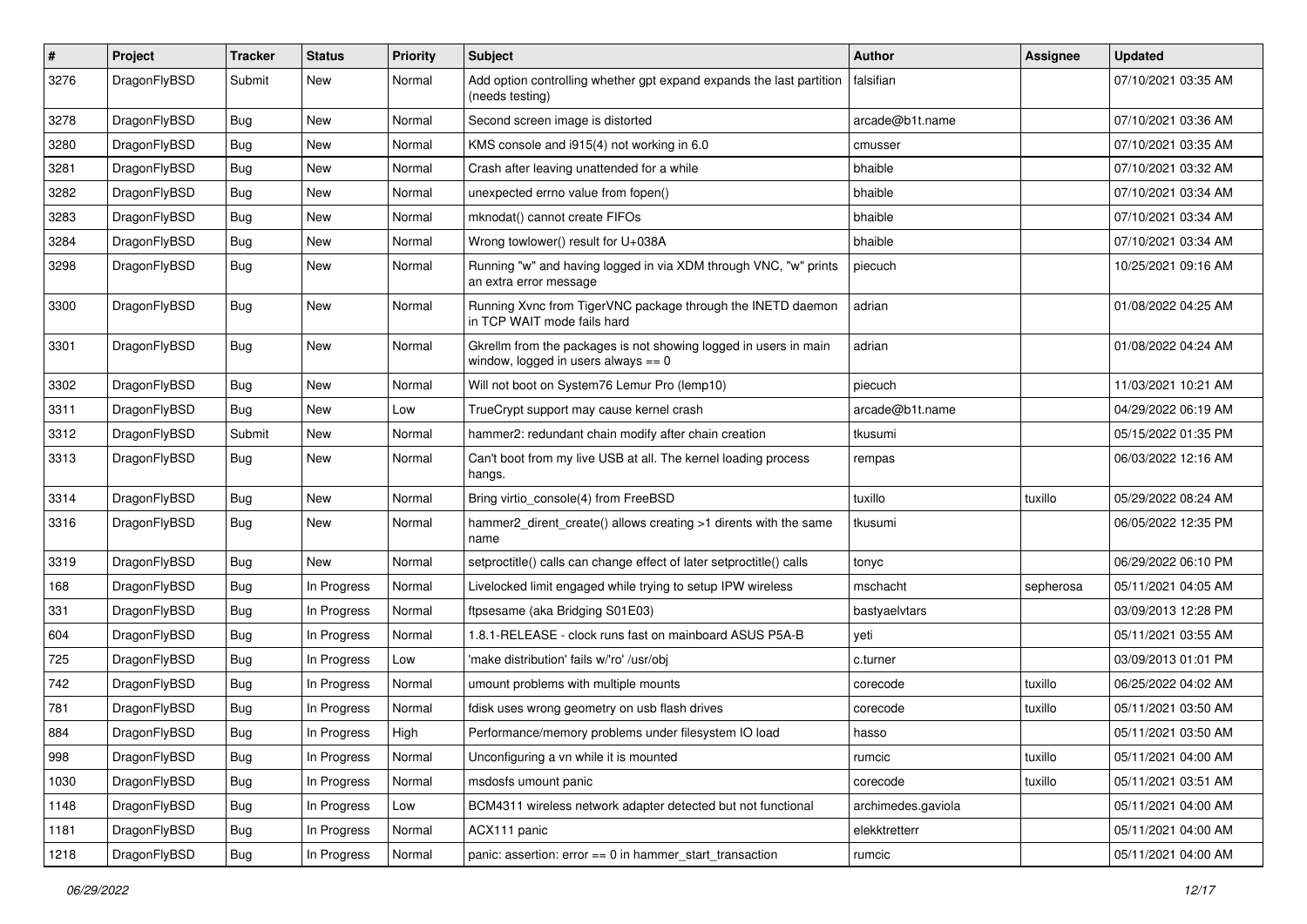| #    | Project      | <b>Tracker</b> | <b>Status</b> | <b>Priority</b> | <b>Subject</b>                                                                            | <b>Author</b>     | <b>Assignee</b> | <b>Updated</b>      |
|------|--------------|----------------|---------------|-----------------|-------------------------------------------------------------------------------------------|-------------------|-----------------|---------------------|
| 1302 | DragonFlyBSD | <b>Bug</b>     | In Progress   | Normal          | Checkpoint regression?                                                                    | sjg               | sjg             | 07/10/2013 05:22 PM |
| 1307 | DragonFlyBSD | Bug            | In Progress   | Normal          | hammer tid -2 shows unexpected result                                                     | corecode          |                 | 10/18/2016 05:29 PM |
| 1336 | DragonFlyBSD | <b>Bug</b>     | In Progress   | Normal          | Still looking for reports of missed directory entries w/ HAMMER                           | dillon            |                 | 05/11/2021 04:00 AM |
| 1368 | DragonFlyBSD | Bug            | In Progress   | Normal          | suspend signal race?                                                                      | qhwt+dfly         |                 | 05/11/2021 03:51 AM |
| 1390 | DragonFlyBSD | <b>Bug</b>     | In Progress   | Normal          | Use id_t type for {get,set}priority()                                                     | Anonymous         | tuxillo         | 07/05/2019 02:18 AM |
| 1398 | DragonFlyBSD | Submit         | In Progress   | Normal          | hdestroy(3) restricts hash key to point to malloc'ed space                                | Anonymous         |                 | 08/20/2021 04:06 PM |
| 1469 | DragonFlyBSD | <b>Bug</b>     | In Progress   | Normal          | Hammer history security concern                                                           | corecode          | tuxillo         | 05/11/2021 03:52 AM |
| 1475 | DragonFlyBSD | Bug            | In Progress   | Normal          | kernel blocks with low memory and syscons setting a high res mode<br>scrollback           | corecode          | tuxillo         | 05/11/2021 03:52 AM |
| 1502 | DragonFlyBSD | Bug            | In Progress   | Normal          | Lock while deleting files from nohistory HAMMER directories                               | hasso             |                 | 03/10/2013 04:28 AM |
| 1528 | DragonFlyBSD | Bug            | In Progress   | Normal          | ktrace does not show proper return values for pipe(2)                                     | corecode          | tuxillo         | 05/11/2021 03:52 AM |
| 1547 | DragonFlyBSD | Bug            | In Progress   | Normal          | disklabel64 automatic sizing                                                              | corecode          | tuxillo         | 05/11/2021 03:52 AM |
| 1583 | DragonFlyBSD | Bug            | In Progress   | Normal          | panic: assertion: cursor->trans->sync lock refs $> 0$ in<br>hammer_recover_cursor         | corecode          | tuxillo         | 05/11/2021 03:53 AM |
| 1584 | DragonFlyBSD | Bug            | In Progress   | Normal          | can't use ssh from jail: debug1: read passphrase: can't open<br>/dev/tty: Device busy     | corecode          | tuxillo         | 05/11/2021 03:53 AM |
| 1661 | DragonFlyBSD | <b>Bug</b>     | In Progress   | Normal          | panic on password entry mount smb filesystem                                              | vsrinivas         |                 | 11/27/2021 08:29 AM |
| 1669 | DragonFlyBSD | <b>Bug</b>     | In Progress   | Normal          | Drive wont open using button                                                              | elekktretterr     |                 | 02/29/2012 12:05 PM |
| 1700 | DragonFlyBSD | Submit         | In Progress   | Normal          | skip boot2 menu on <enter></enter>                                                        | Johannes.Hofmann  | tuxillo         | 05/15/2022 08:35 AM |
| 1744 | DragonFlyBSD | <b>Bug</b>     | In Progress   | Normal          | HAMMER fsstress panic in hammer setup child callback                                      | vsrinivas         |                 | 05/11/2021 04:05 AM |
| 1749 | DragonFlyBSD | Bug            | In Progress   | Normal          | HAMMER fsstress panic in hammer flush inode core<br>'ip->flush_state != HAMMER_FST_FLUSH' | vsrinivas         |                 | 05/11/2021 04:06 AM |
| 1819 | DragonFlyBSD | Bug            | In Progress   | Low             | truss - Major revamping task list                                                         | tuxillo           | tuxillo         | 11/27/2021 08:45 AM |
| 1921 | DragonFlyBSD | <b>Bug</b>     | In Progress   | Normal          | we miss mlockall                                                                          | alexh             | tuxillo         | 06/18/2022 04:08 AM |
| 2013 | DragonFlyBSD | Bug            | In Progress   | Normal          | oversized DMA request loop                                                                | josepht           |                 | 05/11/2021 04:06 AM |
| 2282 | DragonFlyBSD | <b>Bug</b>     | In Progress   | Normal          | gdb segfaults with certain corefiles                                                      | tuxillo           |                 | 01/18/2012 04:40 PM |
| 2296 | DragonFlyBSD | Bug            | In Progress   | High            | panic: assertion "m->wire count > $0$ " failed                                            | thomas.nikolajsen |                 | 08/30/2012 06:09 AM |
| 2345 | DragonFlyBSD | <b>Bug</b>     | In Progress   | Normal          | DFBSD v3.1.0.457.gd679f - NFS panic on diskless station                                   | tuxillo           |                 | 04/07/2012 05:22 PM |
| 2351 | DragonFlyBSD | Bug            | In Progress   | Normal          | DFBSD v3.1.0.579.g44ccf - Stuck during startup, random freezes                            | tuxillo           |                 | 04/24/2012 08:21 AM |
| 2353 | DragonFlyBSD | <b>Bug</b>     | In Progress   | Normal          | panic: assertion "gd->gd_spinlocks_wr == 0" failed in<br>bsd4_schedulerclock              | jaydg             | alexh           | 11/28/2012 01:57 AM |
| 2358 | DragonFlyBSD | Bug            | In Progress   | Normal          | DFBSD v3.0.2.32.g928ca - panic: hammer: insufficient undo FIFO<br>space!                  | tuxillo           | tuxillo         | 05/10/2021 02:50 AM |
| 2360 | DragonFlyBSD | Bug            | In Progress   | Normal          | Wishlist: virtio driver import                                                            | vsrinivas         |                 | 06/04/2022 04:16 AM |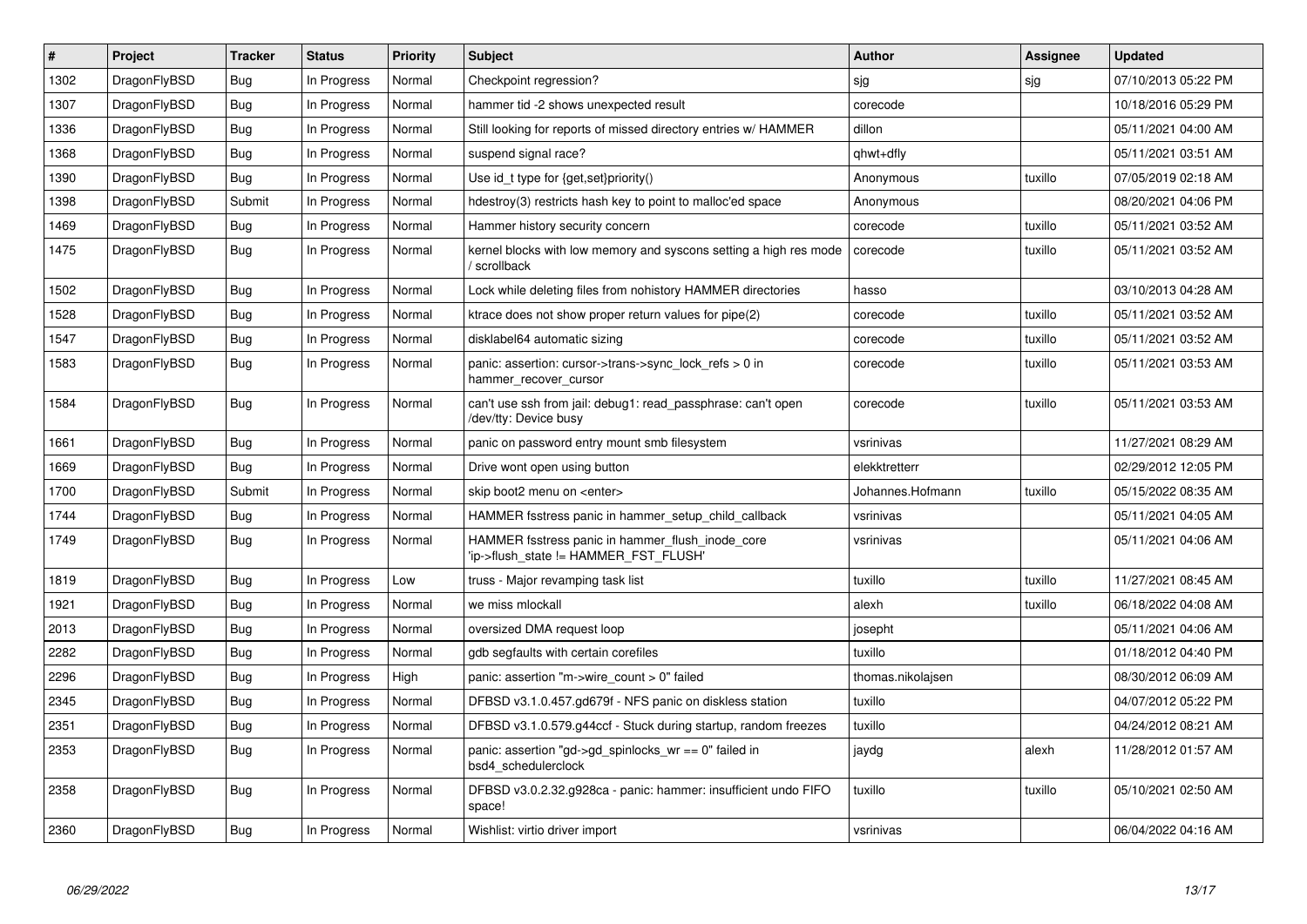| #    | Project      | <b>Tracker</b> | <b>Status</b> | <b>Priority</b> | Subject                                                                                                   | Author            | Assignee | <b>Updated</b>      |
|------|--------------|----------------|---------------|-----------------|-----------------------------------------------------------------------------------------------------------|-------------------|----------|---------------------|
| 2391 | DragonFlyBSD | <b>Bug</b>     | In Progress   | Normal          | System lock with ahci and acpi enabled on ATI RS690 chipset with<br>SMB600 sata controller                | jorisgio          | vadaszi  | 06/03/2015 03:51 PM |
| 2414 | DragonFlyBSD | <b>Bug</b>     | In Progress   | Normal          | Lenovo S10 acpi freeze (not new)                                                                          | davshao           |          | 05/11/2021 04:13 AM |
| 2499 | DragonFlyBSD | <b>Bug</b>     | In Progress   | Urgent          | DRAGONFLY 3 2 lockd not responding correctly                                                              | Nerzhul           |          | 01/22/2013 12:47 PM |
| 2549 | DragonFlyBSD | <b>Bug</b>     | In Progress   | Normal          | netgraph7: Kernel page fault.                                                                             | russiane39        | nant     | 05/10/2013 11:20 PM |
| 2631 | DragonFlyBSD | <b>Bug</b>     | In Progress   | Low             | Verify library versioning current with full package build and switch it<br>on (after publishing packages) | tuxillo           |          | 05/11/2021 04:06 AM |
| 2731 | DragonFlyBSD | Bug            | In Progress   | Normal          | Screen full of random colors when starting Xorg with Intel Haswell<br>HD Graphics P4600                   | ikatzmaier        |          | 11/12/2014 04:08 PM |
| 2797 | DragonFlyBSD | Bug            | In Progress   | Low             | vkernels with & without machdep.pmap mmu optimize                                                         | yellowrabbit2010  |          | 11/27/2021 08:06 AM |
| 2819 | DragonFlyBSD | <b>Bug</b>     | In Progress   | Normal          | Random micro system freezes after a week of uptime                                                        | ftigeot           | dillon   | 08/16/2015 08:46 PM |
| 3011 | DragonFlyBSD | <b>Bug</b>     | In Progress   | Normal          | dragonfly/sys/dev/netif/re/re.c: suspicious code?                                                         | dcb               |          | 07/29/2017 01:26 AM |
| 3021 | DragonFlyBSD | Bug            | In Progress   | Normal          | sys/dev/drm/i915/i915_gem_stolen.c:115]: (error) Signed integer<br>overflow for expression '65535<<20'    | dcb               |          | 04/11/2017 12:46 PM |
| 3028 | DragonFlyBSD | Bug            | In Progress   | Normal          | installer: confusion of set/get disk encryption passphrase dialogs                                        | liweitianux       | tuxillo  | 06/03/2022 05:13 PM |
| 3031 | DragonFlyBSD | Submit         | In Progress   | Normal          | Update drm/radeon to Linux 4.7.10 as much as possible                                                     | davshao           | ftigeot  | 08/19/2021 12:33 PM |
| 3089 | DragonFlyBSD | <b>Bug</b>     | In Progress   | Normal          | vtnet(4) - disable TCP checksum offload by default                                                        | jlane             | vadaszi  | 05/11/2021 04:14 AM |
| 3111 | DragonFlyBSD | Bug            | In Progress   | High            | Mouse lags every second heavily under X11                                                                 | mneumann          |          | 12/12/2017 09:46 PM |
| 3113 | DragonFlyBSD | <b>Bug</b>     | In Progress   | Urgent          | Booting vKernel fails due being out of swap space                                                         | tcullen           |          | 05/11/2021 04:14 AM |
| 3145 | DragonFlyBSD | Submit         | In Progress   | Normal          | Update libelf to FreeBSD 12 current and build as base library usable<br>by ports                          | davshao           | tuxillo  | 08/20/2021 03:58 PM |
| 3160 | DragonFlyBSD | Submit         | In Progress   | Normal          | State the implementation difference in pkill/pgrep manual                                                 | sevan             | tuxillo  | 06/03/2022 05:15 PM |
| 3269 | DragonFlyBSD | <b>Bug</b>     | In Progress   | Normal          | Is double-buffer'd buf still required by HAMMER2 ?                                                        | tkusumi           |          | 05/12/2021 04:09 PM |
| 3295 | DragonFlyBSD | <b>Bug</b>     | In Progress   | Normal          | Adapt devel/libvirt for nvmm                                                                              | tuxillo           | tuxillo  | 11/03/2021 04:56 PM |
| 3299 | DragonFlyBSD | <b>Bug</b>     | In Progress   | Normal          | DragonFlyBSD reports utterly wrong uptime (most of the time, right<br>after booting in)                   | adrian            |          | 11/11/2021 01:43 PM |
| 3310 | DragonFlyBSD | Bug            | In Progress   | Normal          | NVMM+QEMU fail to boot with UEFI: Mem Assist Failed<br>[gpa=0xfffffff0]                                   | liweitianux       |          | 01/11/2022 03:22 PM |
| 3317 | DragonFlyBSD | Bug            | In Progress   | Normal          | Network vtnet0 not working on Hetzner cloud                                                               | mneumann          |          | 06/18/2022 03:55 AM |
| 3318 | DragonFlyBSD | Bug            | In Progress   | Normal          | Segmenation fault when a process resumed with checkpt exits                                               | zabolekar         | tuxillo  | 06/18/2022 08:24 AM |
| 243  | DragonFlyBSD | <b>Bug</b>     | Feedback      | Normal          | weird behavior in the shell                                                                               | swildner          |          | 05/31/2022 02:51 PM |
| 285  | DragonFlyBSD | <b>Bug</b>     | Feedback      | Low             | interrupt latency with re without ip address configured                                                   | thomas.nikolajsen |          | 02/20/2014 10:30 AM |
| 293  | DragonFlyBSD | <b>Bug</b>     | Feedback      | Low             | Various updates to the handbook                                                                           | victor            | victor   | 03/10/2013 04:46 AM |
| 385  | DragonFlyBSD | <b>Bug</b>     | Feedback      | Low             | Mail archive address removal                                                                              | justin            | justin   | 03/09/2013 11:24 AM |
| 570  | DragonFlyBSD | <b>Bug</b>     | Feedback      | Normal          | 1.8.x: ACPI problems                                                                                      | qhwt+dfly         |          | 06/02/2014 03:45 AM |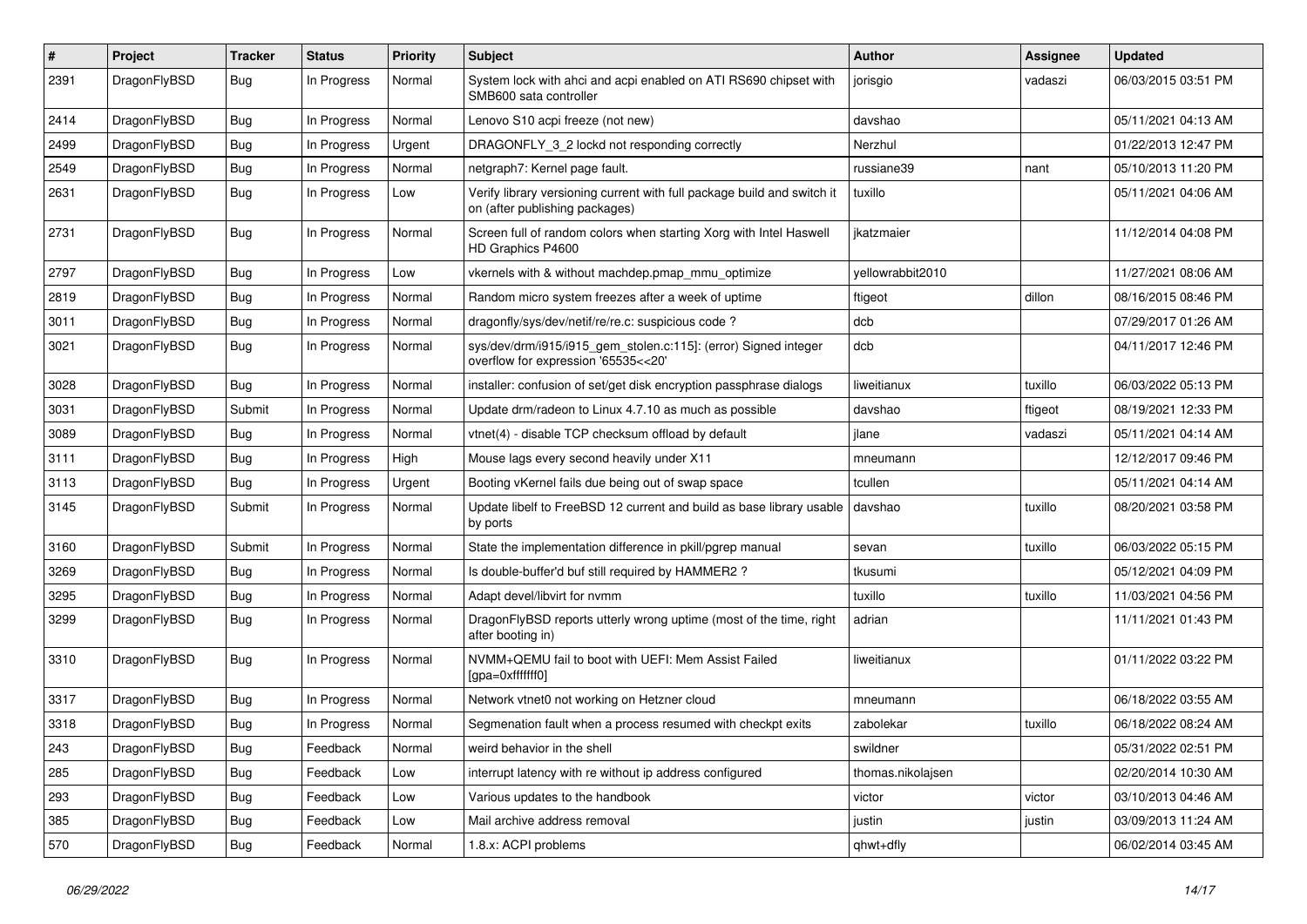| #    | Project      | <b>Tracker</b> | <b>Status</b> | <b>Priority</b> | Subject                                                                                                                                                   | <b>Author</b>  | <b>Assignee</b> | <b>Updated</b>      |
|------|--------------|----------------|---------------|-----------------|-----------------------------------------------------------------------------------------------------------------------------------------------------------|----------------|-----------------|---------------------|
| 806  | DragonFlyBSD | Bug            | Feedback      | Normal          | boot error on MacBook                                                                                                                                     | tralamazza     |                 | 06/04/2022 05:28 AM |
| 846  | DragonFlyBSD | Bug            | Feedback      | Normal          | USB bugs:usb mouse can't used!                                                                                                                            | frankning      |                 | 01/15/2015 08:36 AM |
| 847  | DragonFlyBSD | <b>Bug</b>     | Feedback      | Normal          | processes getting stuck on mount point                                                                                                                    | corecode       | tuxillo         | 05/11/2021 03:50 AM |
| 901  | DragonFlyBSD | <b>Bug</b>     | Feedback      | Normal          | route show needs to get data from all cpus                                                                                                                | corecode       | tuxillo         | 05/11/2021 03:50 AM |
| 911  | DragonFlyBSD | Bug            | Feedback      | Normal          | kldload/kernel linker can exceed malloc reserve and panic system                                                                                          | corecode       | tuxillo         | 05/11/2021 03:51 AM |
| 979  | DragonFlyBSD | <b>Bug</b>     | Feedback      | Normal          | Failure-prone USB mass storage (SB600? msdosfs? CAM?)                                                                                                     | floid          |                 | 01/15/2015 08:38 AM |
| 1101 | DragonFlyBSD | <b>Bug</b>     | Feedback      | Normal          | ohci related panic                                                                                                                                        | polachok       |                 | 05/11/2021 04:00 AM |
| 1127 | DragonFlyBSD | <b>Bug</b>     | Feedback      | Low             | cdrom drive not detected                                                                                                                                  | tgr            | corecode        | 01/15/2015 08:55 AM |
| 1144 | DragonFlyBSD | <b>Bug</b>     | Feedback      | Normal          | Incorrect clock under KVM                                                                                                                                 | msylvan        |                 | 03/09/2013 01:17 PM |
| 1249 | DragonFlyBSD | Bug            | Feedback      | Normal          | panic: ffs vfree: freeing free inode                                                                                                                      | rumcic         |                 | 03/10/2013 05:13 AM |
| 1250 | DragonFlyBSD | <b>Bug</b>     | Feedback      | Normal          | Panic upon plugging an USB flash drive into the machine                                                                                                   | rumcic         |                 | 03/10/2013 05:17 AM |
| 1282 | DragonFlyBSD | <b>Bug</b>     | Feedback      | Normal          | panic (trap 12) when booting SMP kernel on Atom 330 (dual core)                                                                                           | tomaz.borstnar |                 | 05/11/2021 04:00 AM |
| 1287 | DragonFlyBSD | Bug            | Feedback      | Normal          | altg configuration doesn't work                                                                                                                           | corecode       | tuxillo         | 05/11/2021 03:51 AM |
| 1330 | DragonFlyBSD | Bug            | Feedback      | Normal          | Hammer, usb disk, SYNCHRONIZE CACHE failure                                                                                                               | josepht        |                 | 06/02/2014 04:56 AM |
| 1332 | DragonFlyBSD | Bug            | Feedback      | Normal          | DFBSD 2.2 - Booting usbcdrom/usbsticks on thinkpad hangs on<br>"BTX Halted"                                                                               | tuxillo        |                 | 05/11/2021 04:00 AM |
| 1387 | DragonFlyBSD | <b>Bug</b>     | Feedback      | Normal          | zero-size malloc and ps: kvm getprocs: Bad address                                                                                                        | qhwt+dfly      |                 | 05/11/2021 04:00 AM |
| 1397 | DragonFlyBSD | Bug            | Feedback      | Normal          | jobs -I output inconsistency when called from script                                                                                                      | Anonymous      | tuxillo         | 05/15/2022 05:07 AM |
| 1411 | DragonFlyBSD | Bug            | Feedback      | Normal          | Burning doesn't work with ahci(4)                                                                                                                         | hasso          | dillon          | 05/11/2021 04:00 AM |
| 1428 | DragonFlyBSD | Bug            | Feedback      | Low             | POSIX.1e implementation is too old                                                                                                                        | hasso          | tuxillo         | 05/11/2021 04:00 AM |
| 1429 | DragonFlyBSD | Bug            | Feedback      | Normal          | vkernel bug - "mfree: m->m_nextpkt != NULL"                                                                                                               | dillon         |                 | 05/11/2021 04:00 AM |
| 1448 | DragonFlyBSD | Bug            | Feedback      | Normal          | panic: assertion: _tp->tt_msg->tt_cpuid == mycpuid in<br>tcp_callout_active tcp_output tcp_usr_send netmsg_pru_send<br>netmsg_service tcpmsg_service_loop | dillon         |                 | 05/11/2021 04:00 AM |
| 1454 | DragonFlyBSD | Bug            | Feedback      | Normal          | Unable to boot from external USB DVD drive                                                                                                                | elekktretterr  |                 | 05/11/2021 04:01 AM |
| 1456 | DragonFlyBSD | Bug            | Feedback      | Normal          | Microsoft wireless desktop problems                                                                                                                       | elekktretterr  |                 | 01/15/2015 08:34 AM |
| 1481 | DragonFlyBSD | Bug            | Feedback      | Normal          | panic: assertion: kva p(buf) in soopt from kbuf (after ipfw pipe<br>show, 2.2.1-R)                                                                        | combiner       |                 | 05/11/2021 04:01 AM |
| 1486 | DragonFlyBSD | Bug            | Feedback      | Normal          | Interrupt storm related to SATA DVD device                                                                                                                | hasso          |                 | 05/11/2021 04:01 AM |
| 1489 | DragonFlyBSD | <b>Bug</b>     | Feedback      | Normal          | panic: ufs dirbad: bad dir                                                                                                                                | rumcic         |                 | 03/10/2013 04:34 AM |
| 1521 | DragonFlyBSD | <b>Bug</b>     | Feedback      | Normal          | amd64 2.4 livecd won't mount root at boot                                                                                                                 | bolapara       |                 | 01/28/2018 03:45 AM |
| 1560 | DragonFlyBSD | <b>Bug</b>     | Feedback      | Normal          | Unable to modify partition table on ThinkPad T61p during install                                                                                          | rehsack        |                 | 01/15/2015 08:57 AM |
| 1563 | DragonFlyBSD | Bug            | Feedback      | Normal          | reset(1) doesn't reset terminal to the defaults                                                                                                           | hasso          |                 | 03/10/2013 04:17 AM |
| 1577 | DragonFlyBSD | <b>Bug</b>     | Feedback      | Normal          | panic: assertion: leaf->base.obj_id == ip->obj_id in<br>hammer_ip_delete_range                                                                            | qhwt+dfly      |                 | 05/11/2021 04:01 AM |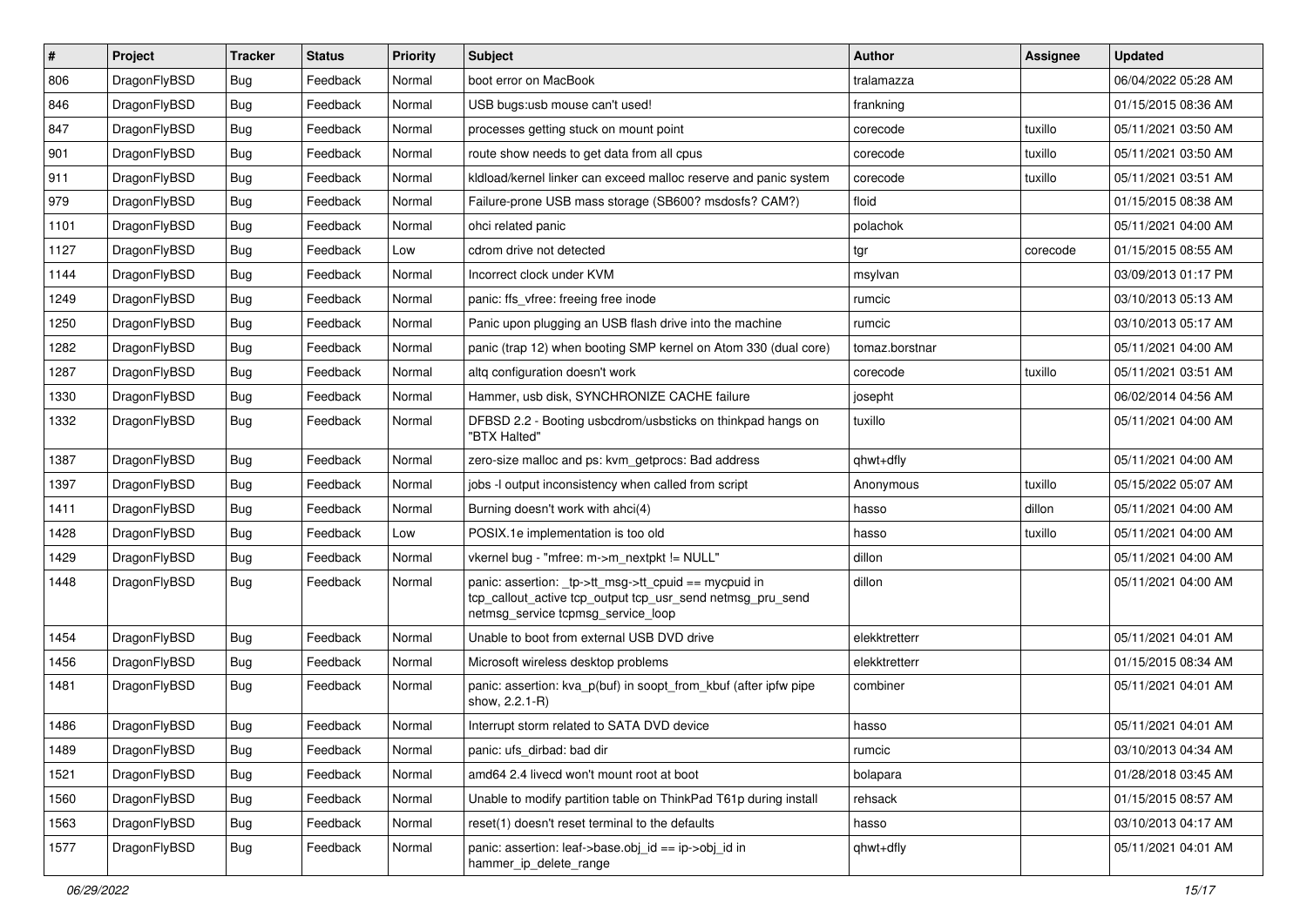| $\pmb{\#}$ | Project      | <b>Tracker</b> | <b>Status</b> | <b>Priority</b> | Subject                                                                                         | Author           | Assignee | <b>Updated</b>      |
|------------|--------------|----------------|---------------|-----------------|-------------------------------------------------------------------------------------------------|------------------|----------|---------------------|
| 1579       | DragonFlyBSD | Bug            | Feedback      | Normal          | dfly 2.4.1 does not like HP DL360G4p and Smart Array 6400 with<br>MSA <sub>20</sub>             | tomaz.borstnar   | tuxillo  | 06/02/2014 02:44 PM |
| 1580       | DragonFlyBSD | Bug            | Feedback      | Normal          | Panic (Fatal trap 12: page fault while in kernel mode) while playing<br>with pf and netif names | rumcic           |          | 12/21/2018 01:21 AM |
| 1587       | DragonFlyBSD | Bug            | Feedback      | Normal          | can't gdb across fork                                                                           | corecode         | tuxillo  | 05/11/2021 03:54 AM |
| 1591       | DragonFlyBSD | Bug            | Feedback      | Normal          | Lenovo X301 hangs with AHCI Driver CMD TIMEOUT<br>STS=d0 <bsy></bsy>                            | eocallaghan      |          | 05/11/2021 04:05 AM |
| 1592       | DragonFlyBSD | Bug            | Feedback      | Normal          | AcpiOSUnmapMemory: Warning, deallocation did not track<br>allocation.                           | eocallaghan      |          | 06/02/2014 07:45 AM |
| 1593       | DragonFlyBSD | Bug            | Feedback      | Normal          | panic: assertion: $\cosh = a$ p->ap err $\cosh$ in ahci put err $\cosh$                         | ftigeot          | ftigeot  | 05/15/2022 05:09 AM |
| 1613       | DragonFlyBSD | <b>Bug</b>     | Feedback      | Normal          | USB Keyboard not working on master                                                              | elekktretterr    |          | 05/11/2021 04:05 AM |
| 1618       | DragonFlyBSD | Bug            | Feedback      | Normal          | collision for 'struct pmap' when using RPC and <sys user.h=""></sys>                            | carenas          |          | 05/11/2021 04:05 AM |
| 1668       | DragonFlyBSD | <b>Bug</b>     | Feedback      | Normal          | Power button not working                                                                        | elekktretterr    |          | 03/10/2013 06:22 AM |
| 1672       | DragonFlyBSD | <b>Bug</b>     | Feedback      | Normal          | panic (trap 12) around btree search() in 2.4.1-RELEASE                                          | floid            |          | 01/19/2015 03:36 AM |
| 1717       | DragonFlyBSD | Bug            | Feedback      | Normal          | HAMMER panic in hammer_cursor_down()                                                            | josepht1         |          | 05/11/2021 04:05 AM |
| 1718       | DragonFlyBSD | <b>Bug</b>     | Feedback      | Normal          | IDE disk drive not detected by x86 64 2.6.1 Live CD                                             | bcox             |          | 11/27/2021 08:25 AM |
| 1727       | DragonFlyBSD | <b>Bug</b>     | Feedback      | Normal          | CD boot panic (2.6.1) (usb?)                                                                    | kiril            |          | 05/15/2022 05:10 AM |
| 1745       | DragonFlyBSD | <b>Bug</b>     | Feedback      | Normal          | kmalloc panic                                                                                   | josepht          |          | 05/11/2021 04:05 AM |
| 1824       | DragonFlyBSD | <b>Bug</b>     | Feedback      | Normal          | kernel panic, x86, 2.7.3.859.ge5104                                                             | akirchhoff135014 |          | 03/10/2013 07:49 AM |
| 1831       | DragonFlyBSD | Bug            | Feedback      | High            | HAMMER "malloc limit exceeded" panic                                                            | eocallaghan      | dillon   | 06/04/2022 04:38 AM |
| 1860       | DragonFlyBSD | <b>Bug</b>     | Feedback      | Normal          | Panic while creating UFS fs on vn(4) for initrd                                                 | matthias         |          | 02/29/2012 07:16 AM |
| 2037       | DragonFlyBSD | <b>Bug</b>     | Feedback      | Normal          | Panic Bad link elm while building packages                                                      | ftigeot          | dillon   | 04/21/2011 07:20 AM |
| 2081       | DragonFlyBSD | Bug            | Feedback      | Normal          | Panic on device "detach" / "failure"                                                            | vsrinivas        |          | 02/29/2012 07:11 AM |
| 2090       | DragonFlyBSD | <b>Bug</b>     | Feedback      | Normal          | snd_hda does not support headphone automute                                                     | justin           |          | 03/29/2012 08:03 PM |
| 2100       | DragonFlyBSD | Bug            | Feedback      | Normal          | devfs related panic                                                                             | sepherosa        | alexh    | 07/10/2011 02:29 PM |
| 2288       | DragonFlyBSD | <b>Bug</b>     | Feedback      | Normal          | Random IO performance loss introduced since January 1st                                         | lentferj         |          | 01/23/2013 04:21 PM |
| 2347       | DragonFlyBSD | <b>Bug</b>     | Feedback      | High            | Hammer PFSes destroy does not give back full space allocated to<br><b>PFS</b>                   | sgeorge          |          | 07/19/2012 01:11 AM |
| 2396       | DragonFlyBSD | Bug            | Feedback      | High            | Latest 3.1 development version core dumps while destroying master<br><b>PFS</b>                 | sgeorge          |          | 01/23/2013 04:10 PM |
| 2438       | DragonFlyBSD | Submit         | Feedback      | Normal          | <b>TRIM</b> fixes                                                                               | Anonymous        | tuxillo  | 05/11/2021 03:45 AM |
| 2459       | DragonFlyBSD | <b>Bug</b>     | Feedback      | Normal          | apic problems with HP Probook 4510s                                                             | thowe            |          | 11/27/2021 08:22 AM |
| 2556       | DragonFlyBSD | <b>Bug</b>     | Feedback      | Normal          | DragonFly v3.5.0.81.gd3479 - Process signal weirdness                                           | tuxillo          |          | 12/17/2013 03:48 PM |
| 2617       | DragonFlyBSD | <b>Bug</b>     | Feedback      | Normal          | Possible issue with wireless mouse on 3.6 release                                               | FilippoMo        |          | 01/14/2015 03:42 PM |
| 2636       | DragonFlyBSD | Bug            | Feedback      | Low             | Add -x flag to iostat (a la solaris)                                                            | tuxillo          |          | 05/11/2021 04:07 AM |